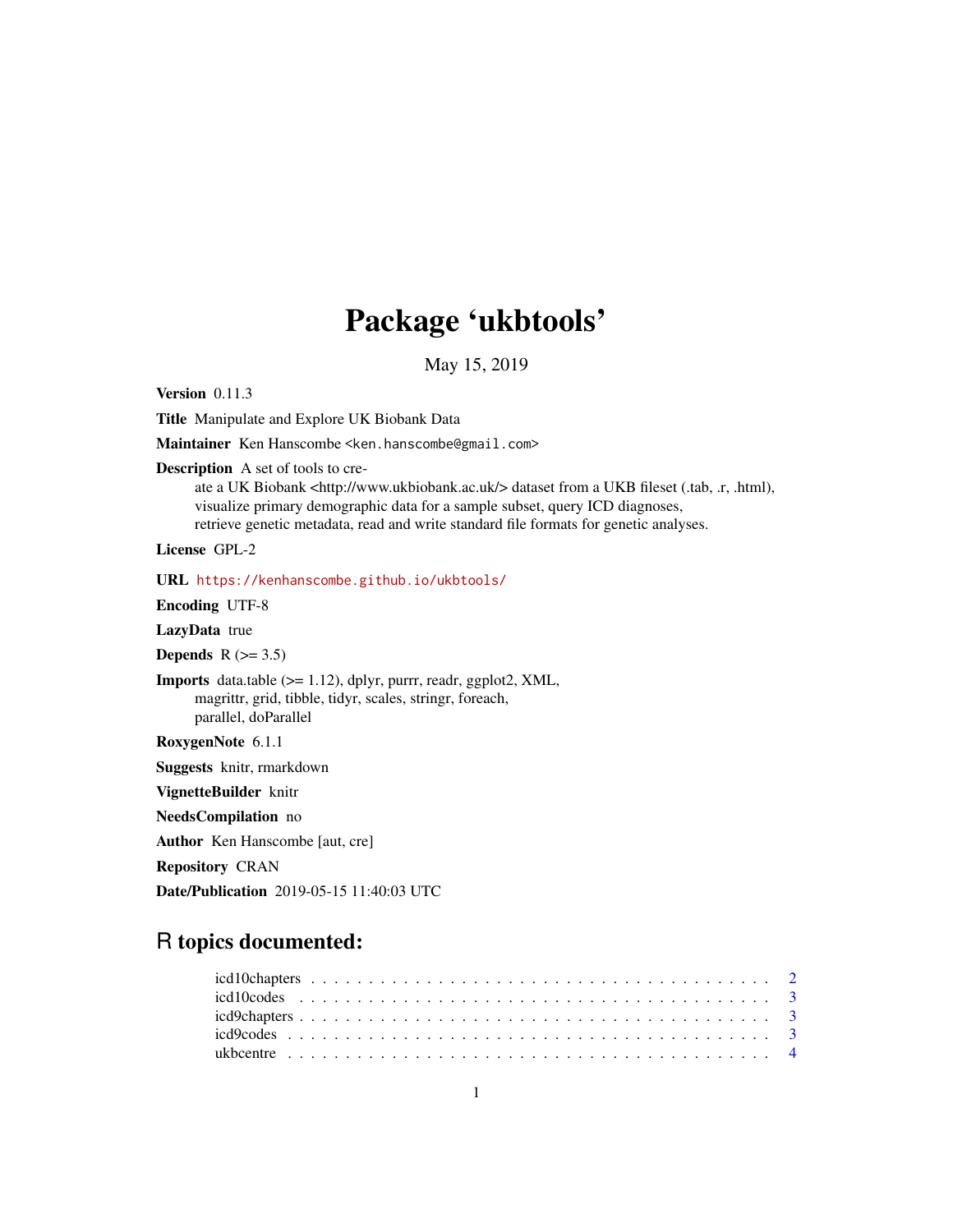<span id="page-1-0"></span>

| Index | 28 |
|-------|----|

<span id="page-1-1"></span>icd10chapters *International Classification of Diseases Revision 10 (ICD-10) chapters*

# Description

A dataset containing the ICD-10 chapter titles - a top level description of diagnoses classes (or blocks)

# Usage

icd10chapters

# Format

An object of class data. frame with 21 rows and 3 columns.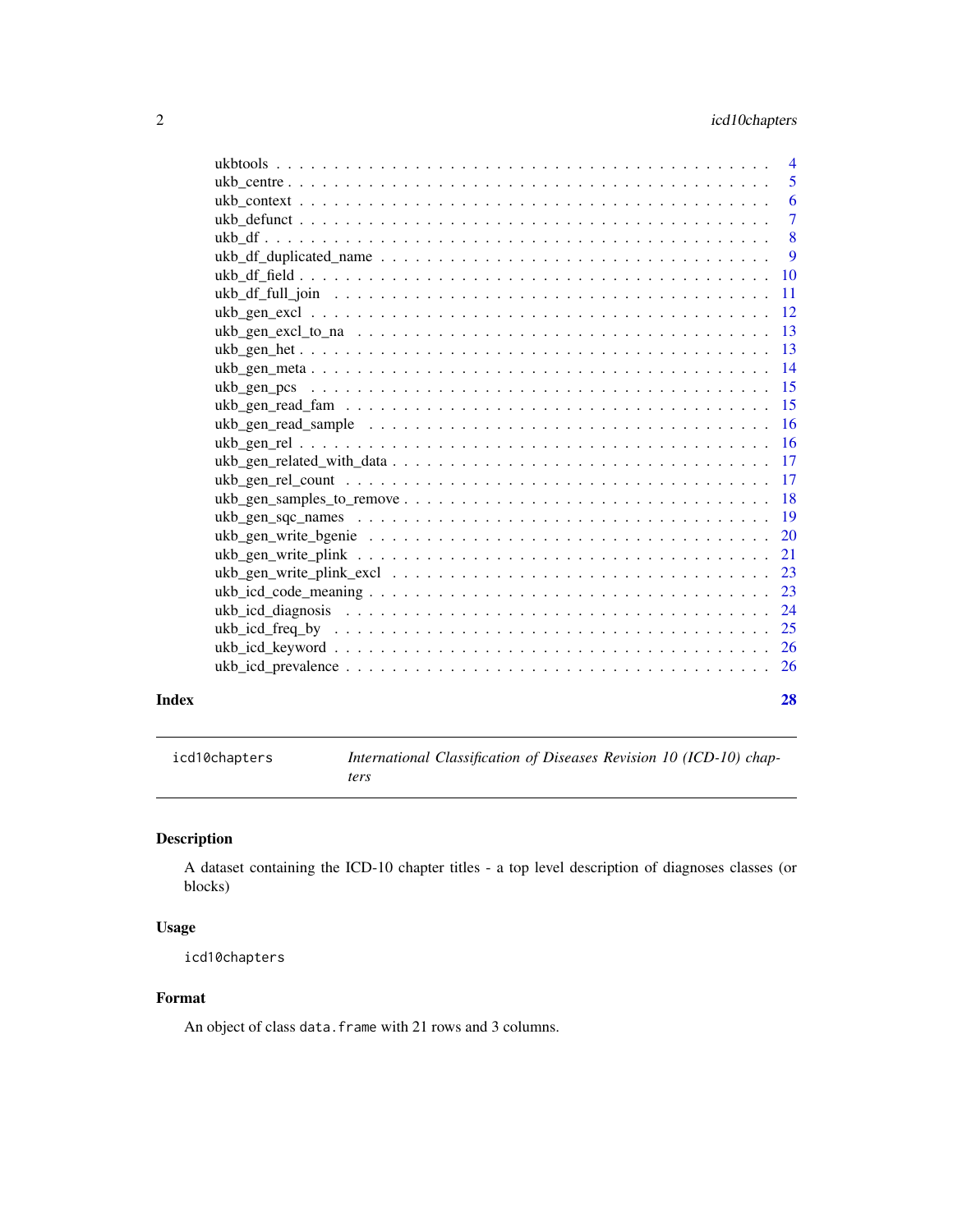<span id="page-2-1"></span><span id="page-2-0"></span>

A dataset containing the full set ICD-10 diagnoses

# Usage

icd10codes

# Format

An object of class data. frame with 18761 rows and 2 columns.

<span id="page-2-2"></span>icd9chapters *International Classification of Diseases Revision 9 (ICD-9) chapters*

# Description

A dataset containing the ICD-9 chapter titles - a top level description of diagnoses classes (or blocks)

# Usage

icd9chapters

#### Format

An object of class data. frame with 19 rows and 3 columns.

<span id="page-2-3"></span>icd9codes *International Classification of Diseases Revision 9 (ICD-9) codes*

## Description

A dataset containing the full set ICD-9 diagnoses

#### Usage

icd9codes

#### Format

An object of class data. frame with 13679 rows and 2 columns.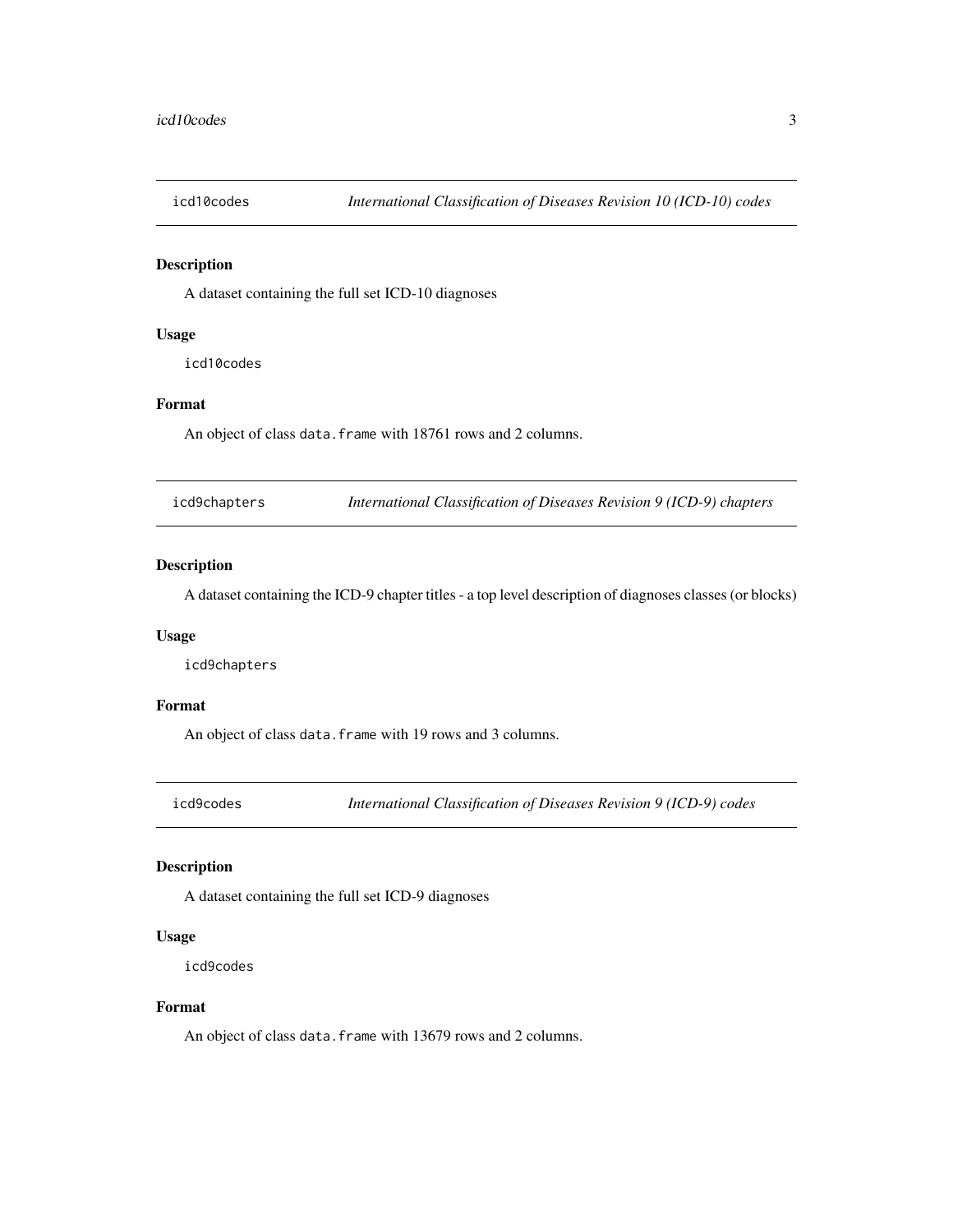<span id="page-3-1"></span><span id="page-3-0"></span>

A dataset containing the 22 assessment centres (as well as pilot test centre and a revisit centre)

#### Usage

ukbcentre

#### Format

An object of class data. frame with 24 rows and 2 columns.

ukbtools *ukbtools: Manipulate and Explore UK Biobank Data*

#### Description

A set of tools to create a [UK Biobank](https://www.ukbiobank.ac.uk/) dataset from a UKB fileset (.tab, .r, .html), visualize primary demographic data for a sample subset, query ICD diagnoses, retrieve genetic metadata, read and write standard file formats for genetic analyses.

# UKB Dataframe

Functions to wrangle the UKB data into a dataframe with meaningful column names.

- [ukb\\_df](#page-7-1)
- [ukb\\_df\\_field](#page-9-1)
- [ukb\\_df\\_full\\_join](#page-10-1)
- [ukb\\_df\\_duplicated\\_name](#page-8-1)
- [ukb\\_centre](#page-4-1)
- [ukb\\_context](#page-5-1)

#### Genetic Metadata

Functions to query the associated genetic sample QC information.

- [ukb\\_gen\\_read\\_fam](#page-14-1)
- [ukb\\_gen\\_read\\_sample](#page-15-1)
- [ukb\\_gen\\_rel\\_count](#page-16-1)
- [ukb\\_gen\\_related\\_with\\_data](#page-16-2)
- [ukb\\_gen\\_samples\\_to\\_remove](#page-17-1)
- [ukb\\_gen\\_sqc\\_names](#page-18-1)
- [ukb\\_gen\\_write\\_bgenie](#page-19-1)
- [ukb\\_gen\\_write\\_plink](#page-20-1)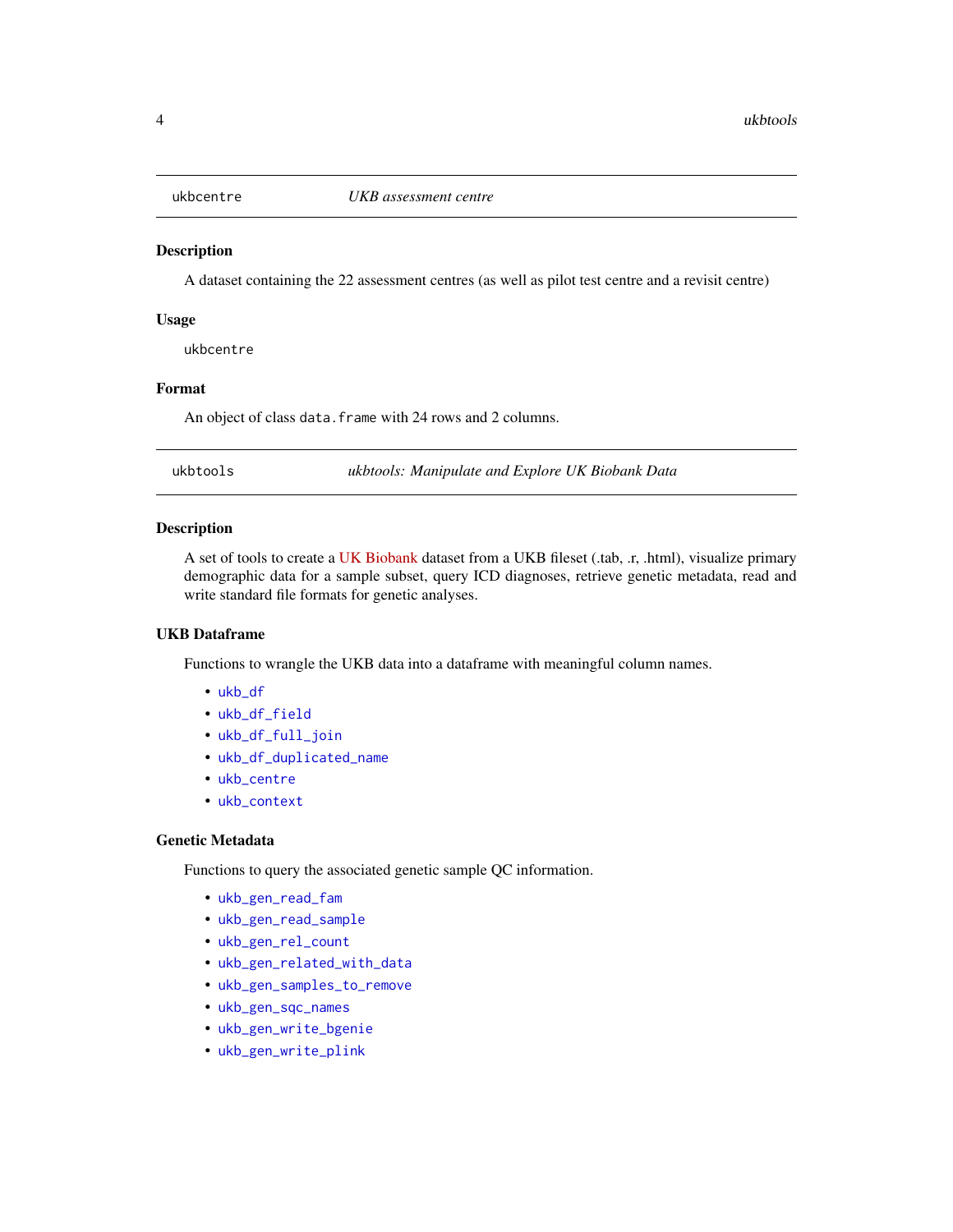# <span id="page-4-0"></span>ukb\_centre 5

# Disease Diagnoses

Functions to query the UKB hospital episodes statistics.

- [ukb\\_icd\\_code\\_meaning](#page-22-1)
- [ukb\\_icd\\_diagnosis](#page-23-1)
- [ukb\\_icd\\_freq\\_by](#page-24-1)
- [ukb\\_icd\\_keyword](#page-25-1)
- [ukb\\_icd\\_prevalence](#page-25-2)

# **Datasets**

- [ukbcentre](#page-3-1)
- [icd10chapters](#page-1-1)
- [icd10codes](#page-2-1)
- [icd9chapters](#page-2-2)
- [icd9codes](#page-2-3)

<span id="page-4-1"></span>ukb\_centre *Inserts UKB centre names into data*

#### Description

Inserts a column with centre name, ukb\_centre, into the supplied data.frame. Useful if your UKB centre variable uk\_biobank\_assessment\_centre\_0\_0 has not been populated with named levels.

#### Usage

ukb\_centre(data, centre.var = "^uk\_biobank\_assessment\_centre.\*0\_0")

# Arguments

| data       | A UKB dataset created with ukb df.                                                                                                                                 |
|------------|--------------------------------------------------------------------------------------------------------------------------------------------------------------------|
| centre.var | The UKB column containing numerically coded assessment centre. The default<br>is a regular expression " $\text{u}$ -uk_biobank_assessment_centre. $\text{*0}_0$ ". |

# Value

A dataframe with an additional column ukb\_centre - UKB assessment centre names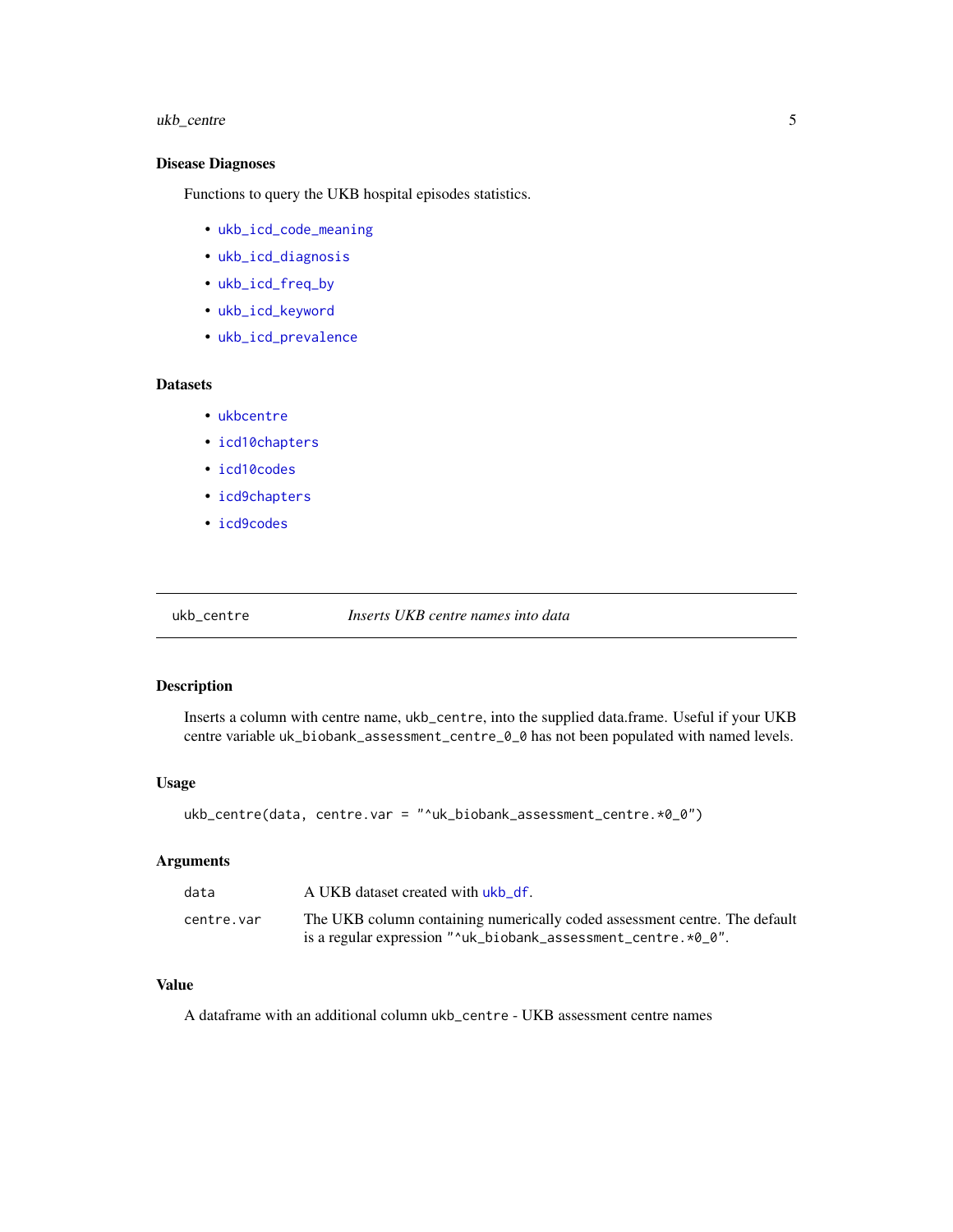Describes a subset of the UKB sample, relative to a reference subsample, on the [UKB primary](http://biobank.ctsu.ox.ac.uk/crystal/label.cgi?id=1001) [demographics](http://biobank.ctsu.ox.ac.uk/crystal/label.cgi?id=1001) (sex, age, ethnicity, Townsend deprivation) and assessment centre and current employment status. The "subset" and "reference" samples are defined either by a variable of interest (nonmiss.var - those with data form the "subset" of interest and samples with missing data are the "reference" sample), or a logical vector (subset.var - where TRUE values define the "subset" and FALSE the "reference" samples) . This function is intended as an exploratory data analysis and quality control tool.

# Usage

```
ukb_context(data, nonmiss.var = NULL, subset.var = NULL,
  bar.position = "fill", sex.var = "^sex.*0_0",
  age.var = "^age_when_attended_assessment_centre.*0_0",
  socioeconomic.var = "^townsend_deprivation_index_at_recruitment.*0_0",
  ethnicity.var = "^ethnic_background.*0_0",
  employment.var = "^current_employment_status.*0_0",
  centre.var = "^uk_biobank_assessment_centre.*0_0")
```
# Arguments

| data                         | A UKB dataset constructed with ukb_df.                                                                                                                                                                                                                   |
|------------------------------|----------------------------------------------------------------------------------------------------------------------------------------------------------------------------------------------------------------------------------------------------------|
| nonmiss.var                  | The variable of interest which defines the "subset" (samples with data) and "ref-<br>erence" (samples without data, i.e., NA) samples.                                                                                                                   |
| subset.var                   | A logical vector defining a "subset" (TRUE) and "reference" subset (FALSE).<br>Length must equal the number of rows in your data.                                                                                                                        |
| bar.position                 | This argument is passed to the position in geom_bar. The default value is<br>"fill" which shows reference and subset of interest as proportions of the full<br>dataset. Useful alternatives are "stack" for counts and "dodge" for side-by-side<br>bars. |
| sex.var                      | The variable to be used for sex. Default value is the regular expression " $\text{``sex.*}0_0$ ".                                                                                                                                                        |
| age.var<br>socioeconomic.var | The variable to be use for age. Default value is the regular expression "^age_when_attended_assessment_d                                                                                                                                                 |
|                              | The variable to be used for socioeconomic status. Default value is deprivation at<br>baseline, the regular expression "^townsend_deprivation_index_at_recruitment.*0_0".                                                                                 |
| ethnicity.var                | The variable to be used for ethnicity. Default value is the regular expression<br>"^ethnic background.*0 0".                                                                                                                                             |
| employment.var               | The variable to be used for employment status. Default value is employment<br>status at baseline "^current_employment_status.*0_0".                                                                                                                      |
| centre.var                   | The variable to be used for assessment centre. Default value is the regular ex-<br>pression "^uk_biobank_assessment_centre.*0_0".                                                                                                                        |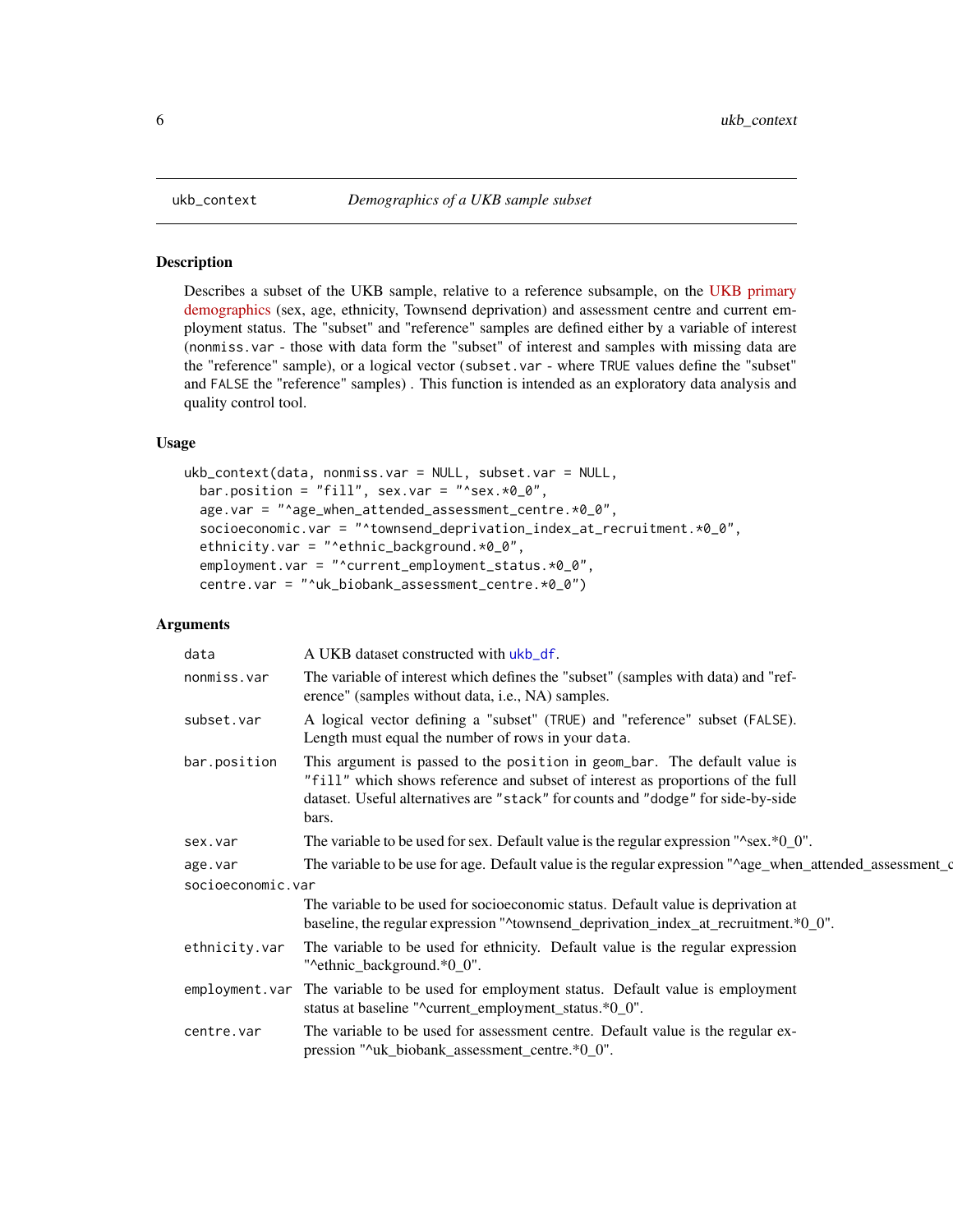# <span id="page-6-0"></span>ukb\_defunct 7

#### See Also

[ukb\\_df](#page-7-1)

#### Examples

```
## Not run:
# Compare those with data to those without
ukb_context(my_ukb_data, nonmiss.var = "my_variable_of_interest")
# Define a subset of interest as a logical vector
subgroup_of_interest <- (my_ukb_data$bmi > 40 & my_ukb_data$age < 50)
ukb_context(my_ukb_data, subset.var = subgroup_of_interest)
```
## End(Not run)

ukb\_defunct *Defunct genetic metadata functions*

#### Description

The genetic metadata functions were written to retrieve genetic metadata from the phenotype file for the [interim genotype release.](http://biobank.ctsu.ox.ac.uk/crystal/label.cgi?id=199001) The fields retrieved became obselete when the full genotyping results (500K individuals) were released at the end of 2017. With the release of the full genotyping results, sample QC (ukb\_sqc\_v2.txt) and marker QC (ukb\_snp\_qc.txt) data are now supplied as separate files. The contents of these files, along with all other genetic files are described fully in [UKB Resource 531.](https://biobank.ctsu.ox.ac.uk/crystal/refer.cgi?id=531)

- ukb\_gen\_meta(data)
- ukb gen pcs(data)
- ukb\_gen\_excl(data)
- ukb\_gen\_rel(data)
- ukb\_gen\_het(data, all.het = FALSE)
- ukb\_gen\_excl\_to\_na(data, x, ukb.id = "eid", data.frame = FALSE)
- ukb\_gen\_write\_plink\_excl(path)

#### Usage

ukb\_defunct()

#### Details

See also lists new functionality that works with the files described in [UKB Resource 531.](https://biobank.ctsu.ox.ac.uk/crystal/refer.cgi?id=531)

#### See Also

[ukb\\_gen\\_sqc\\_names](#page-18-1), [ukb\\_gen\\_rel\\_count](#page-16-1), [ukb\\_gen\\_related\\_with\\_data](#page-16-2), [ukb\\_gen\\_samples\\_to\\_remove](#page-17-1)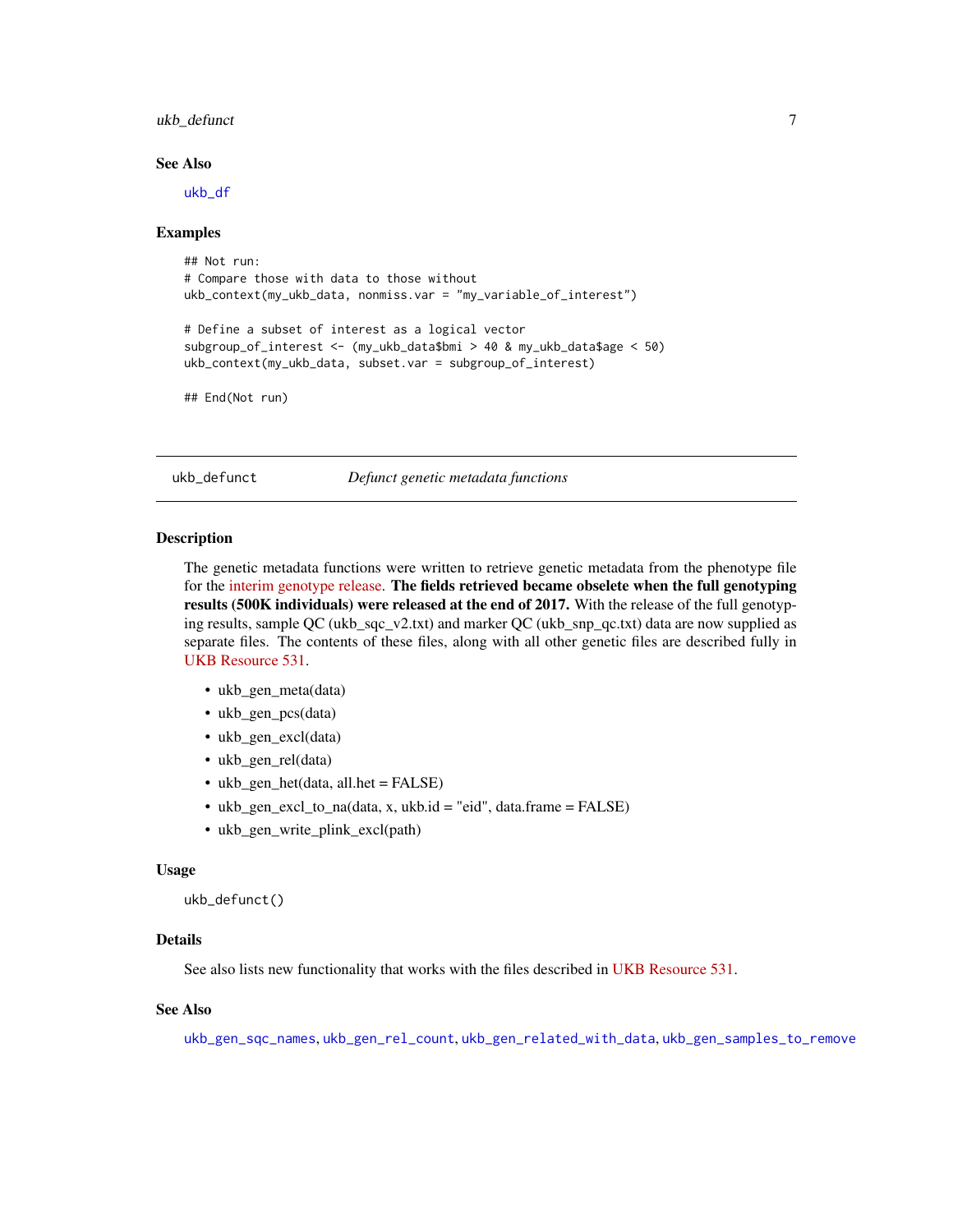<span id="page-7-1"></span><span id="page-7-0"></span>

A UK Biobank *fileset* includes a *.tab* file containing the raw data with field codes instead of variable names, an *.r* (*sic*) file containing code to read raw data (inserts categorical variable levels and labels), and an *.html* file containing tables mapping field code to variable name, and labels and levels for categorical variables.

# Usage

```
ukb_df(fileset, path = ".", n_threads = "dt", data.pos = 2)
```
#### Arguments

| fileset   | The prefix for a UKB fileset, e.g., ukbxxxx (for ukbxxxx.tab, ukbxxxx.r, uk-<br>bxxxx.html)                                                                                                                                                                                                                                                                                       |
|-----------|-----------------------------------------------------------------------------------------------------------------------------------------------------------------------------------------------------------------------------------------------------------------------------------------------------------------------------------------------------------------------------------|
| path      | The path to the directory containing your UKB fileset. The default value is the<br>current directory.                                                                                                                                                                                                                                                                             |
| n_threads | Either "max" (uses the number of cores, 'parallel::detectCores()'), "dt" (default<br>- uses the data.table default, 'data.table::getDTthreads()'), or a numerical value<br>(in which case $n_{\text{inter}}$ threads is set to the supplied value, or 'parallel::detectCores()'<br>if it is smaller).                                                                             |
| data.pos  | Locates the data in your .html file. The .html file is read into a list; the default<br>value data.pos $= 2$ indicates the second item in the list. (The first item in the list<br>is the title of the table). You will probably not need to change this value, but if<br>the need arises you can open the .html file in a browser and identify where in the<br>file the data is. |

#### Details

The index and array from the UKB field code are preserved in the variable name, as two numbers separated by underscores at the end of the name e.g. *variable\_index\_array*. index refers the assessment instance (or visit). array captures multiple answers to the same "question". See UKB documentation for detailed descriptions of [index](http://biobank.ctsu.ox.ac.uk/crystal/instance.cgi?id=2) and [array.](http://biobank.ctsu.ox.ac.uk/crystal/help.cgi?cd=array)

## Value

A dataframe with variable names in snake\_case (lowercase and separated by an underscore).

# See Also

[ukb\\_df\\_field](#page-9-1) [ukb\\_df\\_full\\_join](#page-10-1)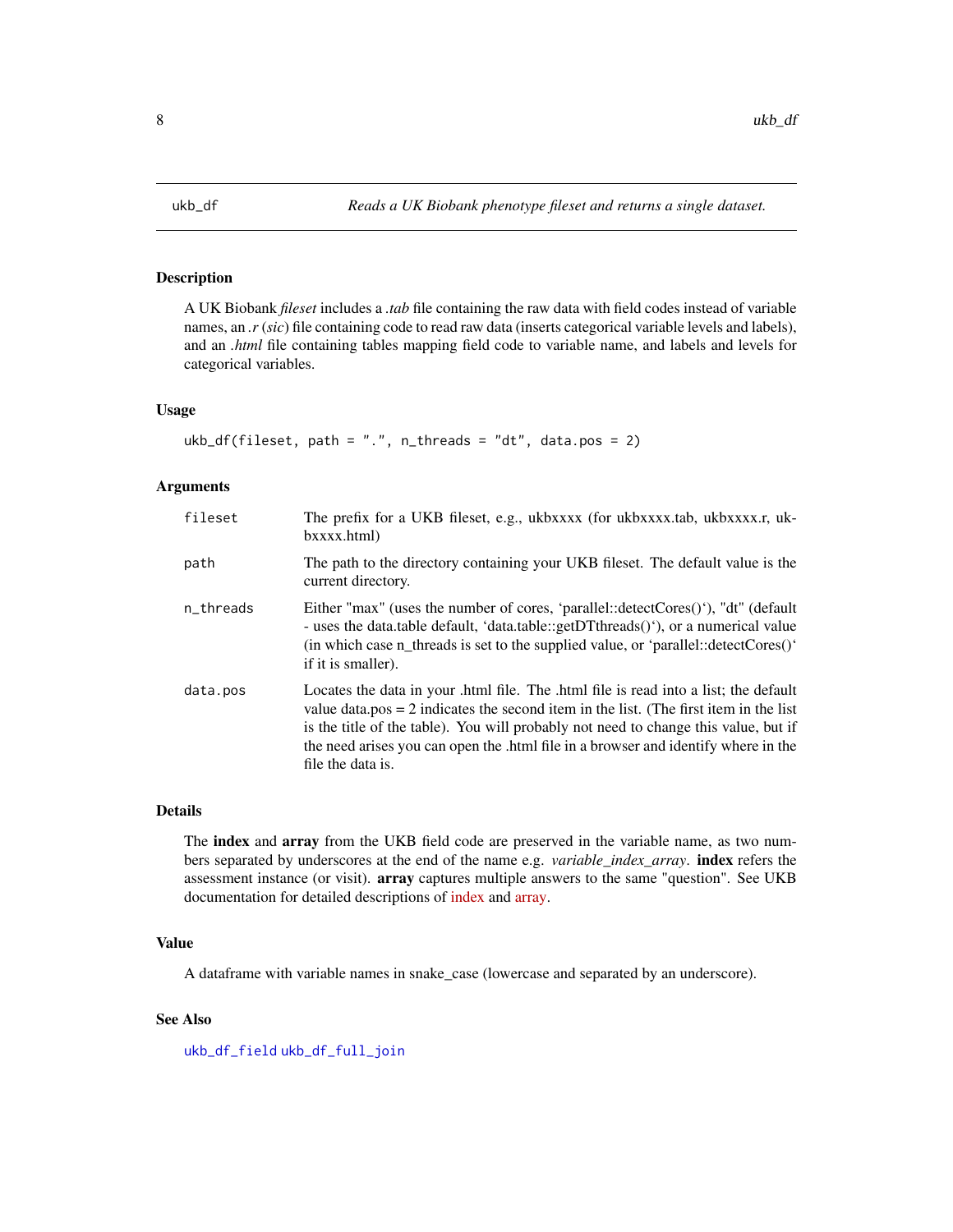# <span id="page-8-0"></span>ukb\_df\_duplicated\_name 9

#### Examples

```
## Not run:
# Simply provide the stem of the UKB fileset.
# To read ukb1234.tab, ukb1234.r, ukb1234.html
my_ukb_data <- ukb_df("ukb1234")
If you have multiple UKB filesets, read each then join with your preferred
method (ukb_df_full_join is
a thin wrapper around dplyr::full_join applied recursively with
purrr::reduce).
ukb1234_data <- ukb_df("ukb1234")
ukb2345_data <- ukb_df("ukb2345")
ukb3456_data <- ukb_df("ukb3456")
ukb_df_full_join(ukb1234_data, ukb2345_data, ukb3456_data)
## End(Not run)
```
<span id="page-8-1"></span>ukb\_df\_duplicated\_name

*Checks for duplicated names within a UKB dataset*

#### Description

Checks for duplicated names within a UKB dataset

#### Usage

ukb\_df\_duplicated\_name(data)

# Arguments

data A UKB dataset created with [ukb\\_df](#page-7-1).

#### Details

Duplicates \*within\* a UKB dataset are unlikely to occur, however, ukb\_df creates variable names by combining a snake\_case descriptor with the variable's \*\*index\*\* and \*\*array\*\*. If an index\_array combination is incorrectly repeated in the original UKB data, this will result in a duplicated variable name. . See vignette(topic = "explore-ukb-data", package = "ukbtools") for further details.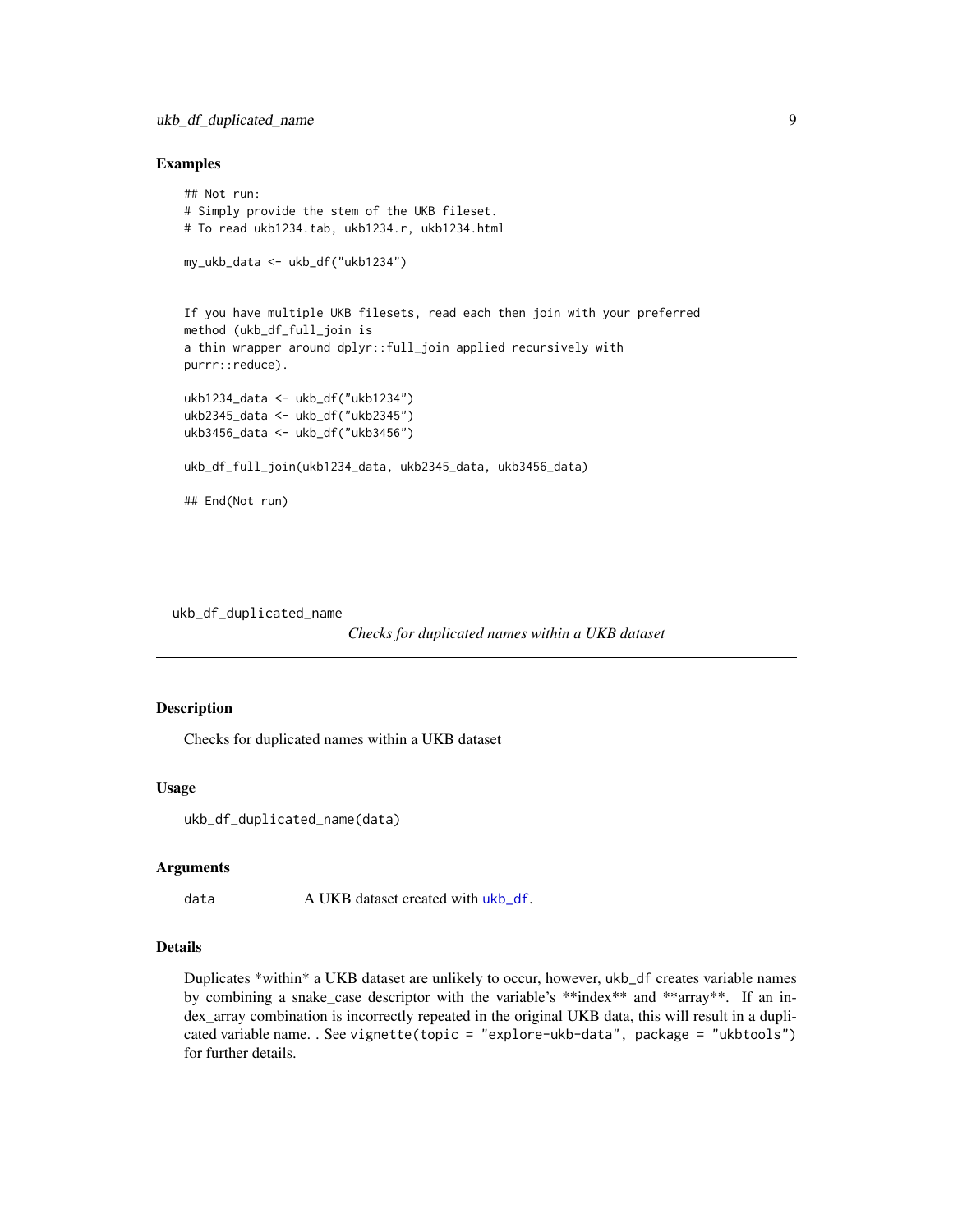#### <span id="page-9-0"></span>Value

Returns a named list of numeric vectors, one for each duplicated variable name. The numeric vectors contain the column indices of duplicates.

<span id="page-9-1"></span>ukb\_df\_field *Makes a UKB data-field to variable name table for reference or lookup.*

#### Description

Makes either a table of Data-Field and description, or a named vector handy for looking up descriptive name by column names in the UKB fileset tab file.

#### Usage

ukb\_df\_field(fileset, path = ".", data.pos = 2, as.lookup = FALSE)

# Arguments

| fileset   | The prefix for a UKB fileset, e.g., ukbxxxx (for ukbxxxx.tab, ukbxxxx.r, uk-<br>bxxxx.html)                                                                                                                                                                                                                                                                                       |
|-----------|-----------------------------------------------------------------------------------------------------------------------------------------------------------------------------------------------------------------------------------------------------------------------------------------------------------------------------------------------------------------------------------|
| path      | The path to the directory containing your UKB fileset. The default value is the<br>current directory.                                                                                                                                                                                                                                                                             |
| data.pos  | Locates the data in your .html file. The .html file is read into a list; the default<br>value data.pos $= 2$ indicates the second item in the list. (The first item in the list<br>is the title of the table). You will probably not need to change this value, but if<br>the need arises you can open the .html file in a browser and identify where in the<br>file the data is. |
| as.lookup | If set to TRUE, returns a named vector. The default as . look = FALSE returns a<br>data frame with columns: field showcase (as used in the UKB online showcase),<br>field data (as used in the tab file), name (descriptive name created by ukb_df)                                                                                                                               |

#### Value

Returns a data.frame with columns field. showcase, field.html, field.tab, names. field. showcase is how the field appears in the online [UKB showcase;](http://biobank.ctsu.ox.ac.uk/crystal/) field.html is how the field appears in the html file in your UKB fileset; field.tab is how the field appears in the tab file in your fileset; and names is the descriptive name that  $ukb_d$  df assigns to the variable. If as  $l$  lookup = TRUE, the function returns a named character vector of the descriptive names.

#### See Also

[ukb\\_df](#page-7-1)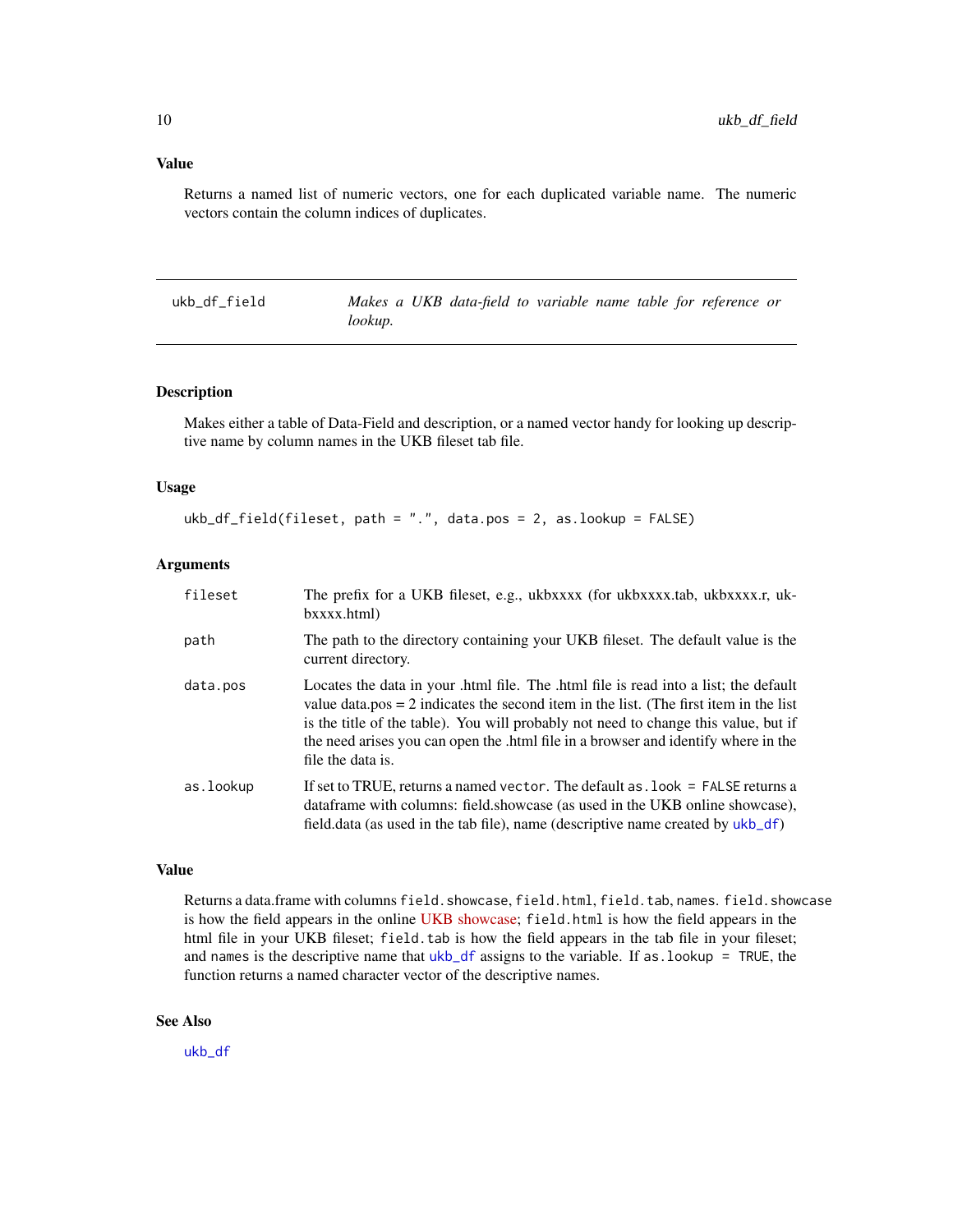#### <span id="page-10-0"></span>ukb\_df\_full\_join 11

#### Examples

```
## Not run:
# UKB field-to-description for ukb1234.tab, ukb1234.r, ukb1234.html
ukb_df_field("ukb1234")
## End(Not run)
```
<span id="page-10-1"></span>ukb\_df\_full\_join *Recursively join a list of UKB datasets*

#### Description

A thin wrapper around purrr::reduce and dplyr::full\_join to merge multiple UKB datasets.

# Usage

 $ukb_df_full_join(..., by = "eid")$ 

#### Arguments

| $\cdots$ | Supply comma separated unquoted names of to-be-merged UKB datasets (cre-   |
|----------|----------------------------------------------------------------------------|
|          | ated with ukb_df). Arguments are passed to list.                           |
| by       | Variable used to merge multiple data frames ( $\delta$ ) default = "eid"). |

#### Details

The function takes a comma separated list of unquoted datasets. By explicitly setting the join key to "eid" only (Default value of the by parameter), any additional variables common to any two tables will have ".x" and ".y" appended to their names. If you are satisfied the additional variables are identical to the original, the copies can be safely deleted. For example, if setequal(my\_ukb\_data\$var, my\_ukb\_data\$var.x) is TRUE, then my\_ukb\_data\$var.x can be dropped. A dlyr::full\_join is like the set operation union in that all observations from all tables are included, i.e., all samples are included even if they are not included in all datasets.

NB. ukb\_df\_full\_join will fail if any variable names are repeated \*\*within\*\* a single UKB dataset. This is unlikely to occur, however, ukb\_df creates variable names by combining a snake\_case descriptor with the variable's \*\*index\*\* and \*\*array\*\*. If an index\_array combination is incorrectly repeated, this will result in a duplicated variable. If the join fails, you can use [ukb\\_df\\_duplicated\\_name](#page-8-1) to find duplicated names. See vignette(topic = "explore-ukb-data", package = "ukbtools") for further details.

# See Also

[ukb\\_df\\_duplicated\\_name](#page-8-1)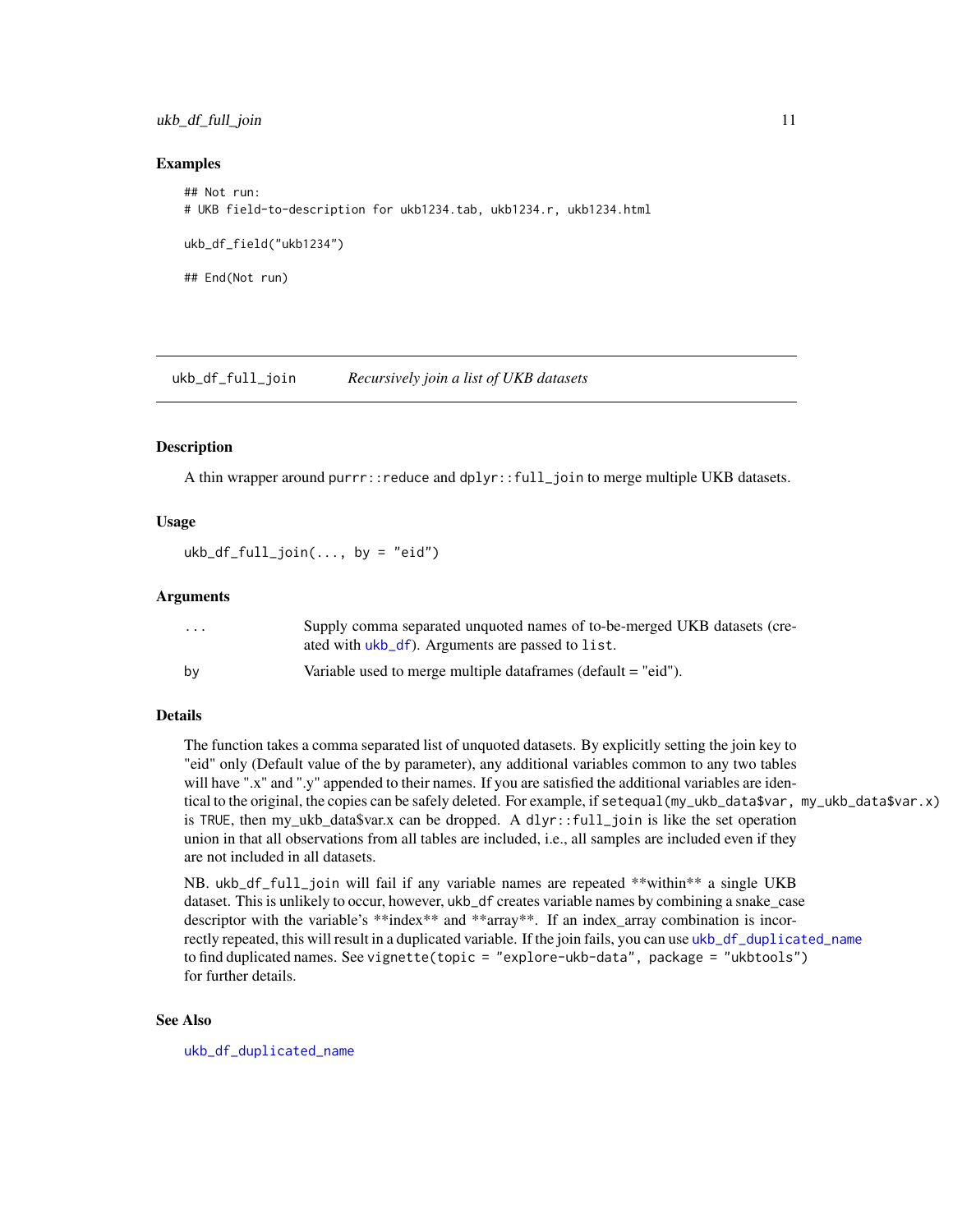# Examples

```
## Not run:
# If you have multiple UKB filesets, tidy then merge them.
ukb1234_data <- ukb_df("ukb1234")
ukb2345_data <- ukb_df("ukb2345")
ukb3456_data <- ukb_df("ukb3456")
my_ukb_data <- ukb_df_full_join(ukb1234_data, ukb2345_data, ukb3456_data)
## End(Not run)
```
ukb\_gen\_excl *Sample exclusions*

# Description

# Defunct. See help("ukb\_defunct").

This list of sample exclusions includes UKB's "recommended", "affymetrix quality control", and "genotype quality control" exclusions. UKB have published [full details of genotyping and quality](http://www.ukbiobank.ac.uk/wp-content/uploads/2014/04/UKBiobank_genotyping_QC_documentation-web.pdf) [control](http://www.ukbiobank.ac.uk/wp-content/uploads/2014/04/UKBiobank_genotyping_QC_documentation-web.pdf) for the interim genotype data.

# Usage

```
ukb_gen_excl(data)
```
# Arguments

data A UKB dataset created with [ukb\\_df](#page-7-1).

# Examples

```
## Not run:
# For a vector of IDs
recommended_excl_ids <- ukb_gen_excl(my_ukb_df)
```
## End(Not run)

<span id="page-11-0"></span>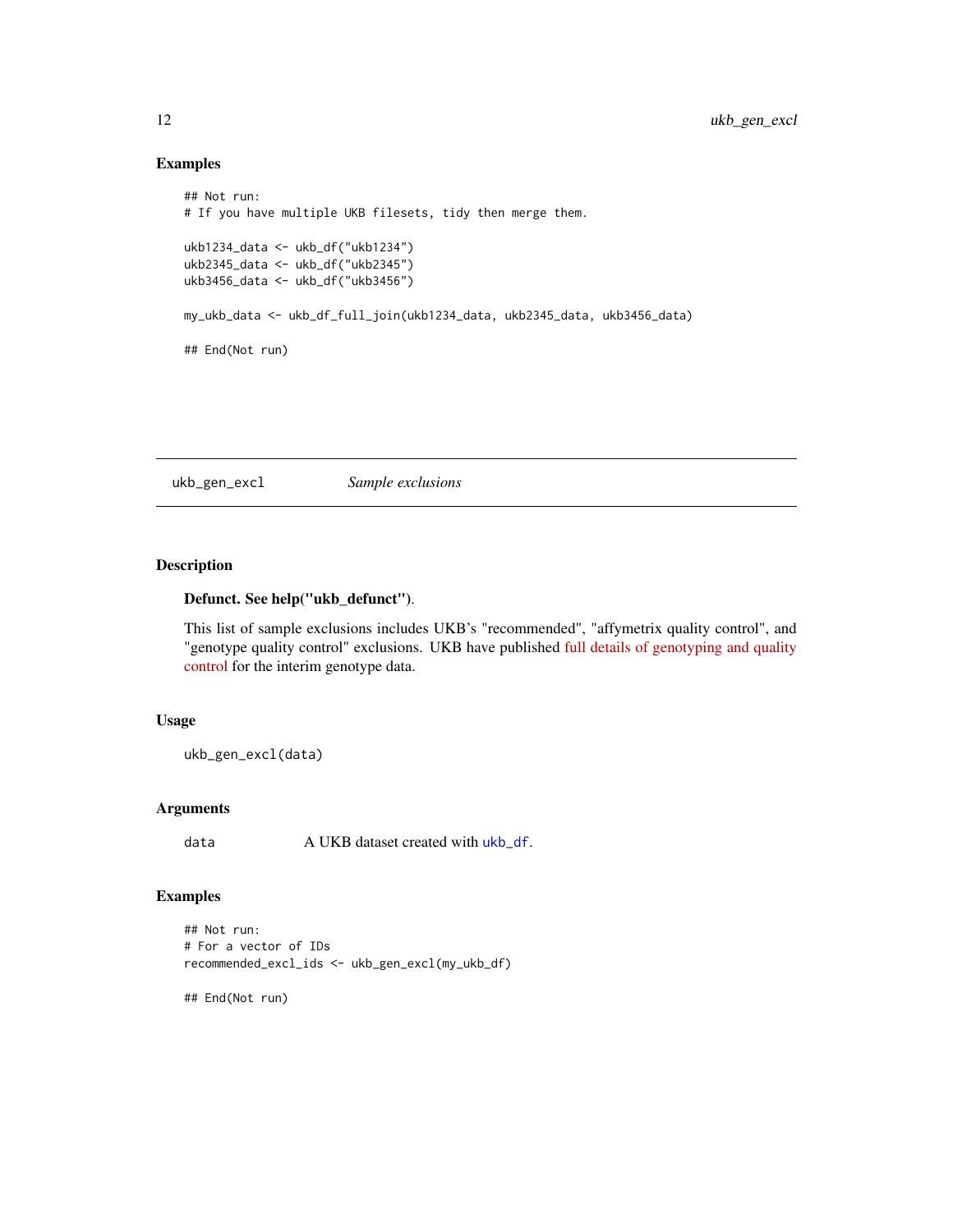<span id="page-12-1"></span><span id="page-12-0"></span>ukb\_gen\_excl\_to\_na *Inserts NA into phenotype for genetic metadata exclusions*

#### Description

# Defunct. See help("ukb\_defunct").

Replaces data values in a vector (a UKB phenotype) with NA where the sample is to-be-excluded, i.e., is either a UKB recommended exclusion, a heterozygosity outlier, a genetic ethnicity outlier, or a randomly-selected member of a related pair.

#### Usage

```
ukb_gen_excl_to_na(data, x, ukb.id = "eid", data.frame = FALSE)
```
#### Arguments

| data       | A UKB dataset created with ukb_df.                                                                                                                                                                             |
|------------|----------------------------------------------------------------------------------------------------------------------------------------------------------------------------------------------------------------|
| X          | The phenotype to be updated (as it is named in data) e.g. "height"                                                                                                                                             |
| ukb.id     | The name of the ID variable in data. Default is "eid"                                                                                                                                                          |
| data.frame | A logical vector indicating whether to return a vector or a data.frame (header:<br>id, meta_excl, pheno, pheno_meta_na) containing the original and updated vari-<br>able. Default $=$ FALSE returns a vector. |

# See Also

[ukb\\_gen\\_write\\_plink\\_excl](#page-22-2)

#### Examples

```
## Not run:
my_ukb_data$height_excl_na <- ukb_gen_excl_to_na(my_ukb_data, x = "height")
## End(Not run)
```
ukb\_gen\_het *Heterozygosity outliers*

# Description

#### Defunct. See help("ukb\_defunct").

Heterozygosity outliers are typically removed from genetic association analyses. This function returns either a vector of heterozygosity outliers to remove (+/- 3sd from mean heterozygosity), or a data frame with heterozygosity scores for all samples.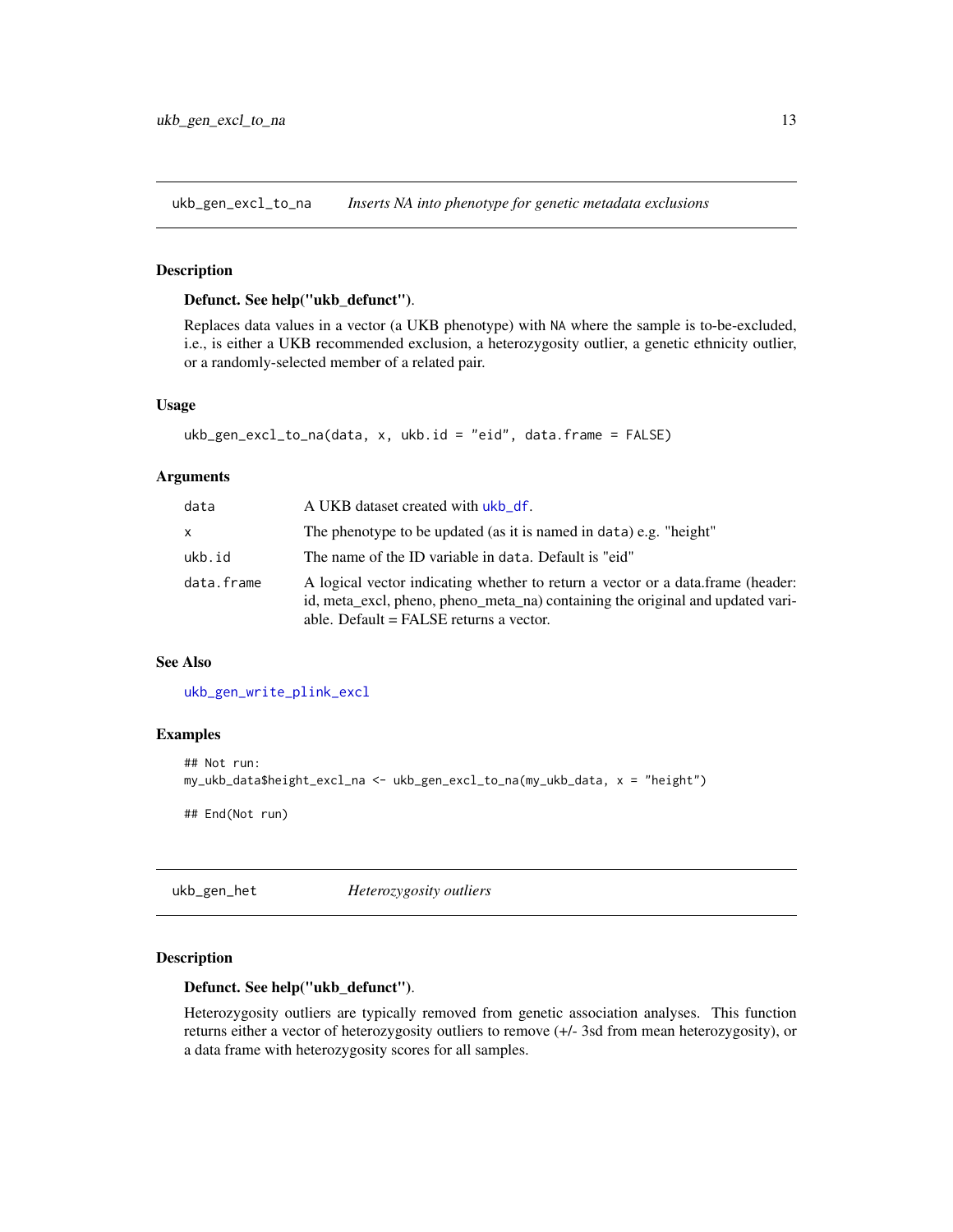#### <span id="page-13-0"></span>Usage

ukb\_gen\_het(data, all.het = FALSE)

#### Arguments

| data    | A UKB dataset created with ukb df.                                                                                                                                                   |
|---------|--------------------------------------------------------------------------------------------------------------------------------------------------------------------------------------|
| all.het | Set all het = TRUE for heterozygosity scores for all samples. By default<br>all het = FALSE returns a vector of sample IDs for individuals $+/-3SD$ from<br>the mean heterozygosity. |

#### Details

UKB have published [full details of genotyping and quality control](http://www.ukbiobank.ac.uk/wp-content/uploads/2014/04/UKBiobank_genotyping_QC_documentation-web.pdf) for the interim genotype data.

# Value

A vector of IDs if all.het = FALSE (default), or a dataframe with ID, heterozygosity and PCAcorrected heterozygosity if all.het = TRUE.

# Examples

```
## Not run:
#' # Heterozygosity outliers (+/-3SD)
outlier_het_ids <- ukb_gen_het(my_ukb_data)
# Retrieve all raw and pca-corrected heterozygosity scores
ukb_het <- ukb_gen_het(my_ukb_data, all.het = TRUE)
## End(Not run)
```
<span id="page-13-1"></span>ukb\_gen\_meta *Genetic metadata*

#### Description

#### Defunct. See help("ukb\_defunct").

UKB have published [full details of genotyping and quality control](http://www.ukbiobank.ac.uk/wp-content/uploads/2014/04/UKBiobank_genotyping_QC_documentation-web.pdf) for the interim genotype data. This function retrieves UKB assessment centre codes and assessment centre names, genetic ethnic grouping, genetically-determined sex, missingness, UKB recommended genomic analysis exclusions, BiLeve unrelatedness indicator, and BiLeve Affymetrix and genotype quality control.

#### Usage

ukb\_gen\_meta(data)

#### Arguments

data A UKB dataset created with [ukb\\_df](#page-7-1).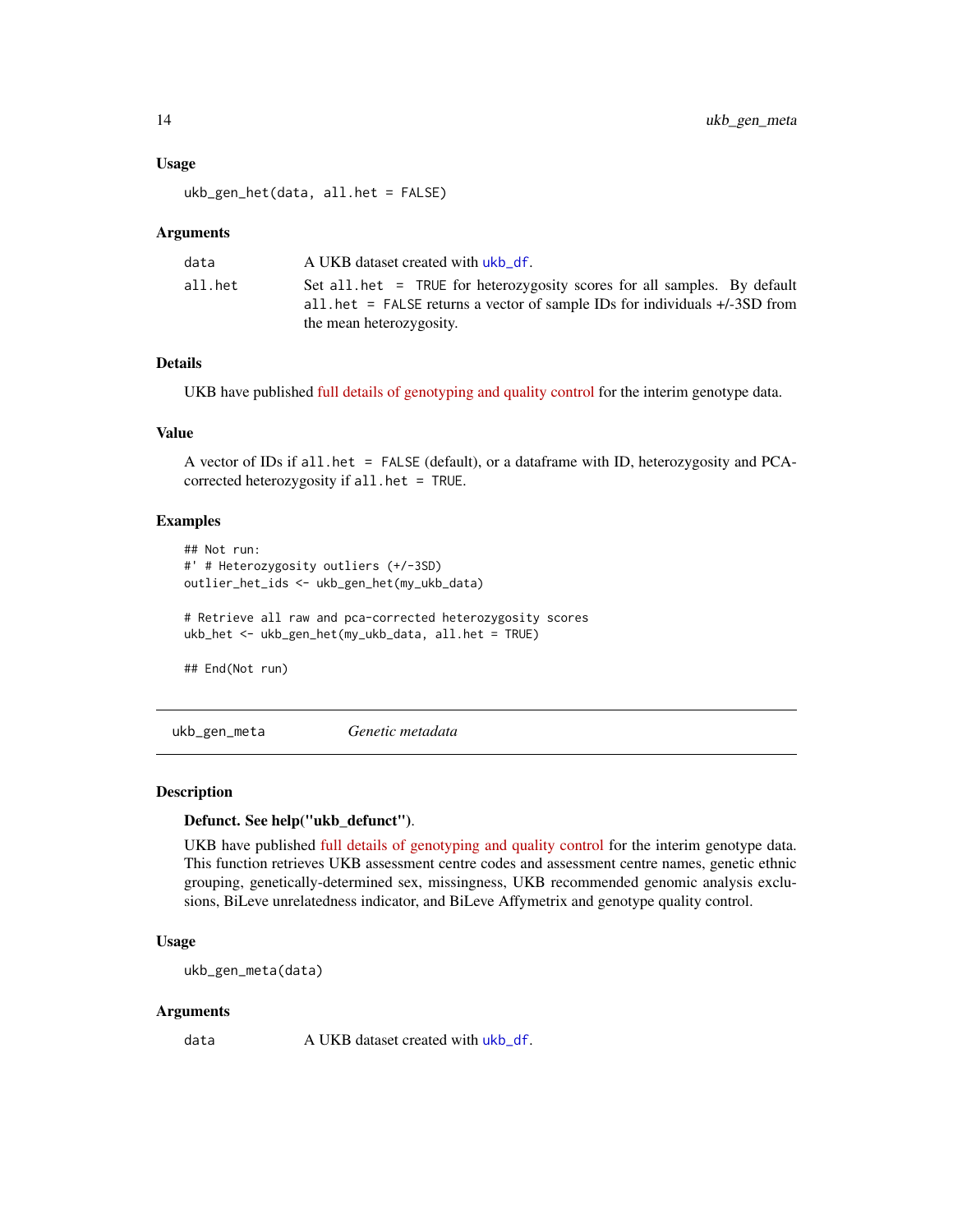<span id="page-14-2"></span><span id="page-14-0"></span>

# Defunct. See help("ukb\_defunct").

These are the principal components derived on the UK Biobank subsample with interim genotype data. UKB have published [full details of genotyping and quality control](http://www.ukbiobank.ac.uk/wp-content/uploads/2014/04/UKBiobank_genotyping_QC_documentation-web.pdf) for the interim genotype data.

#### Usage

ukb\_gen\_pcs(data)

# Arguments

data A UKB dataset created with [ukb\\_df](#page-7-1).

<span id="page-14-1"></span>ukb\_gen\_read\_fam *Reads a PLINK format fam file*

# Description

This is wrapper for read\_table that reads a basic PLINK fam file. For plink hard-called data, it may be useful to use the fam file ids as a filter for your phenotype and covariate data.

#### Usage

```
ukb_gen_read_fam(file, col.names = c("FID", "IID", "paternalID",
  "maternalID", "sex", "phenotype"), na.strings = "-9")
```
#### Arguments

| file       | A path to a fam file.                                                                                                                 |
|------------|---------------------------------------------------------------------------------------------------------------------------------------|
| col.names  | A character vector of column names. Default: c("FID", "IID", "paternalID",<br>"maternalID", "sex", "phenotype")                       |
| na.strings | Character vector of strings to use for missing values. Default "-9". Set this<br>option to character() to indicate no missing values. |

# See Also

[ukb\\_gen\\_read\\_sample](#page-15-1) to read a sample file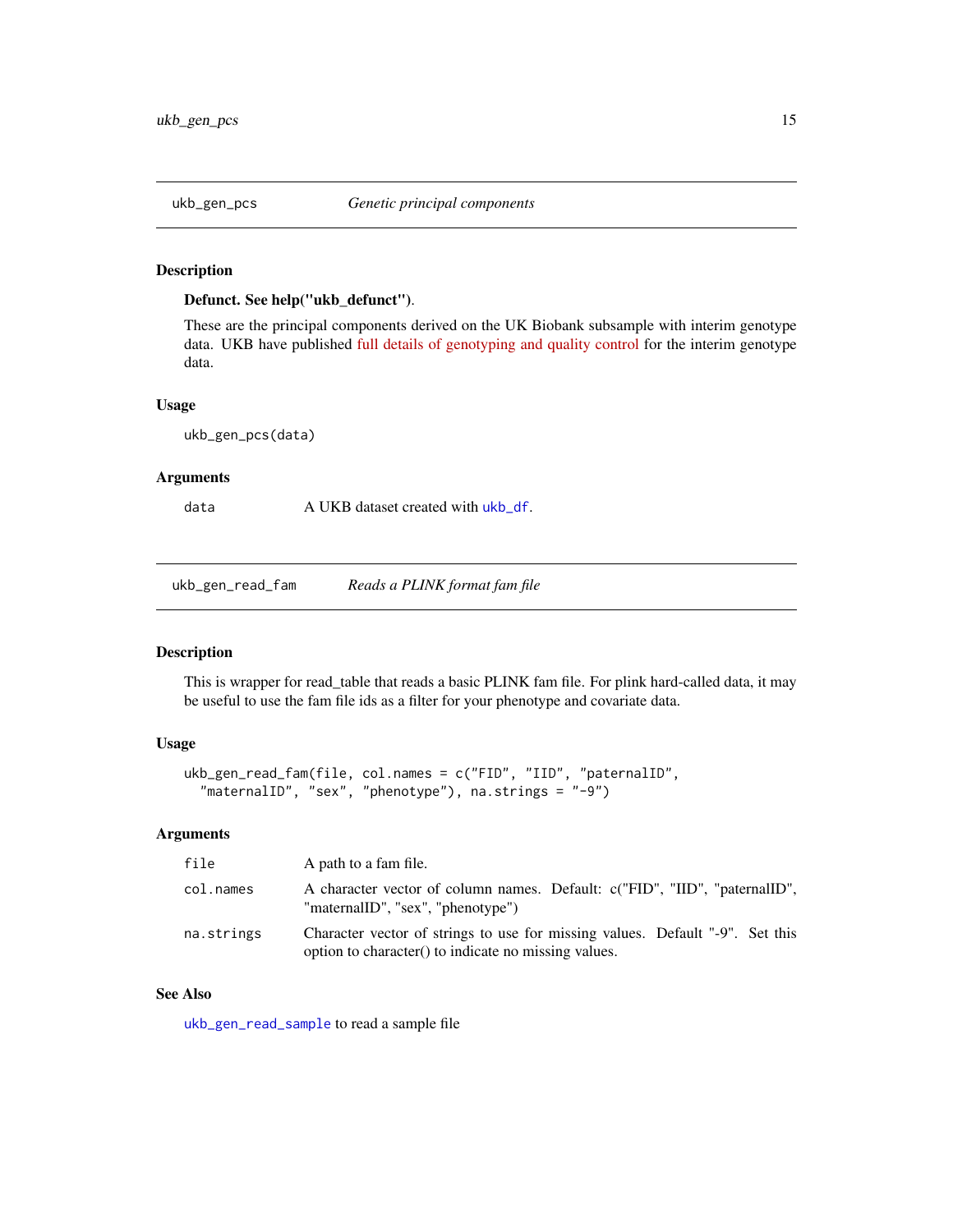<span id="page-15-1"></span><span id="page-15-0"></span>ukb\_gen\_read\_sample *Reads an Oxford format sample file*

#### Description

This is a wrapper for read\_table that reads an Oxford format .sample file. If you use the unedited sample file as supplied with your genetic data, you should only need to specify the first argument, file.

#### Usage

```
ukb_gen_read_sample(file, col.names = c("id_1", "id_2", "missing"),
  row.skip = 2)
```
#### Arguments

| file      | A path to a sample file.                                                  |
|-----------|---------------------------------------------------------------------------|
| col.names | A character vector of column names. Default: c("id 1", "id 2", "missing") |
| row.skip  | Number of lines to skip before reading data.                              |

# See Also

[ukb\\_gen\\_read\\_fam](#page-14-1) to read a fam file

| Creates a table of related individuals<br>ukb_gen_rel |  |
|-------------------------------------------------------|--|
|-------------------------------------------------------|--|

# Description

# Defunct. See help("ukb\_defunct").

Makes a data.frame containing all related individuals with columns UKB ID, pair ID, [KING kinship](http://people.virginia.edu/~wc9c/KING/manual.html) [coefficient,](http://people.virginia.edu/~wc9c/KING/manual.html) and proportion of alleles IBS = 0. UKB have published [full details of genotyping and](http://www.ukbiobank.ac.uk/wp-content/uploads/2014/04/UKBiobank_genotyping_QC_documentation-web.pdf) [quality control](http://www.ukbiobank.ac.uk/wp-content/uploads/2014/04/UKBiobank_genotyping_QC_documentation-web.pdf) including details on relatedness calculations for the interim genotype data.

#### Usage

```
ukb_gen_rel(data)
```
#### Arguments

data A UKB dataset created with [ukb\\_df](#page-7-1).

# See Also

[ukb\\_gen\\_rel\\_count](#page-16-1)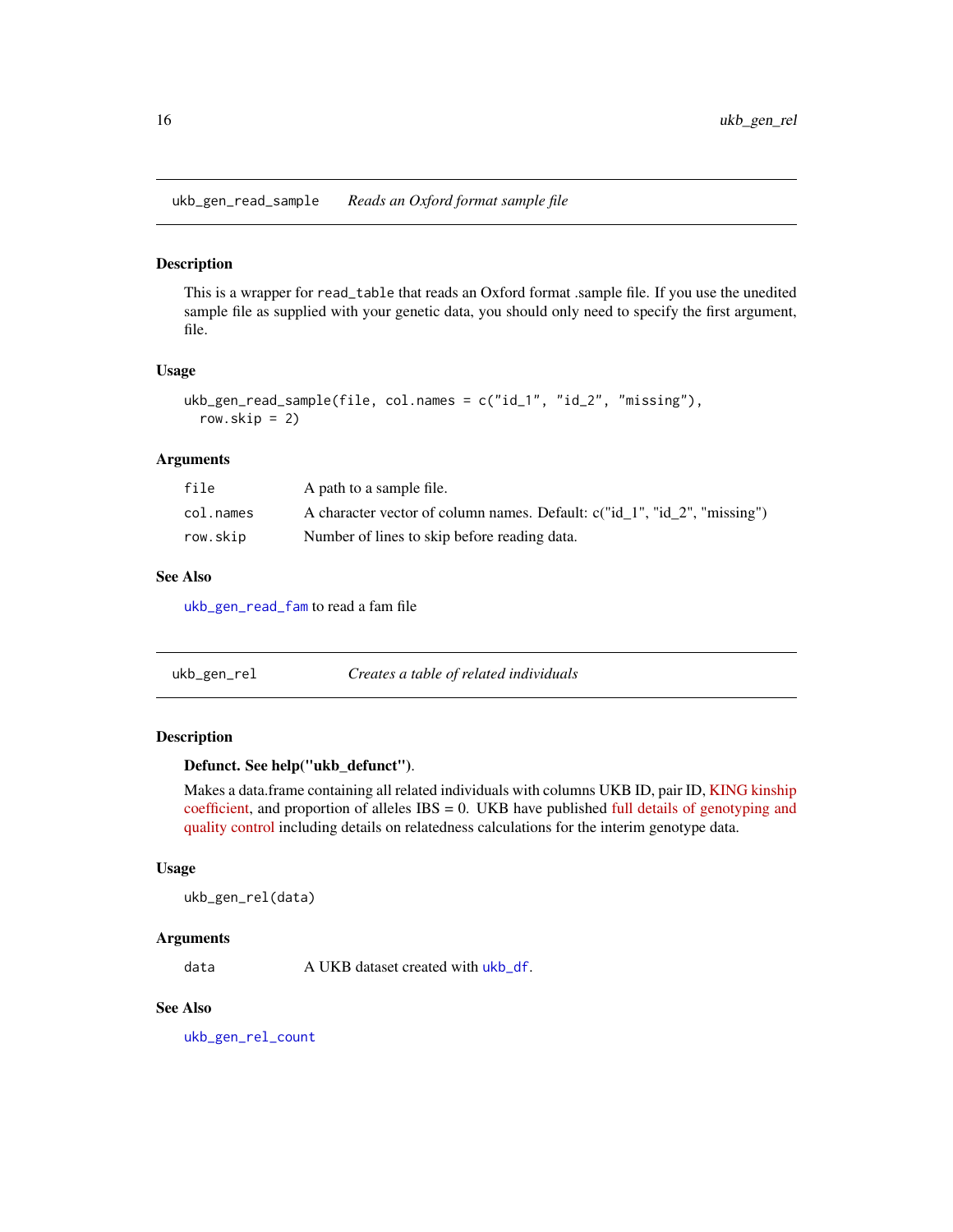<span id="page-16-2"></span><span id="page-16-0"></span>ukb\_gen\_related\_with\_data

*Subset of the UKB relatedness dataframe with data*

# Description

Subset of the UKB relatedness dataframe with data

#### Usage

```
ukb_gen_related_with_data(data, ukb_with_data, cutoff = 0.0884)
```
# Arguments

| data   | The UKB relatedness data as a dataframe (header: ID1, ID2, HetHet, IBS0,<br>Kinship)                         |
|--------|--------------------------------------------------------------------------------------------------------------|
|        | ukb with data A character vector of ukb eids with data on the phenotype of interest                          |
| cutoff | KING kingship coefficient cutoff (default 0.0884 includes pairs with greater<br>than 3rd-degree relatedness) |

# Value

A dataframe (header: ID1, ID2, HetHet, IBS0, Kinship) for the subset of individuals with data.

# See Also

[ukb\\_gen\\_rel\\_count](#page-16-1), [ukb\\_gen\\_samples\\_to\\_remove](#page-17-1)

<span id="page-16-1"></span>ukb\_gen\_rel\_count *Relatedness count*

# Description

Creates a summary count table of the number of individuals and pairs at each degree of relatedness that occurs in the UKB sample, and an optional plot.

#### Usage

```
ukb_gen_rel_count(data, plot = FALSE)
```
# Arguments

| data | A data frame of the genetic relatedness data including KING kinship coefficient, |
|------|----------------------------------------------------------------------------------|
|      | and proportion of alleles $IBS = 0$ . See Details.                               |
| plot | Logical indicating whether to plot relatedness figure. Default = FALSE.          |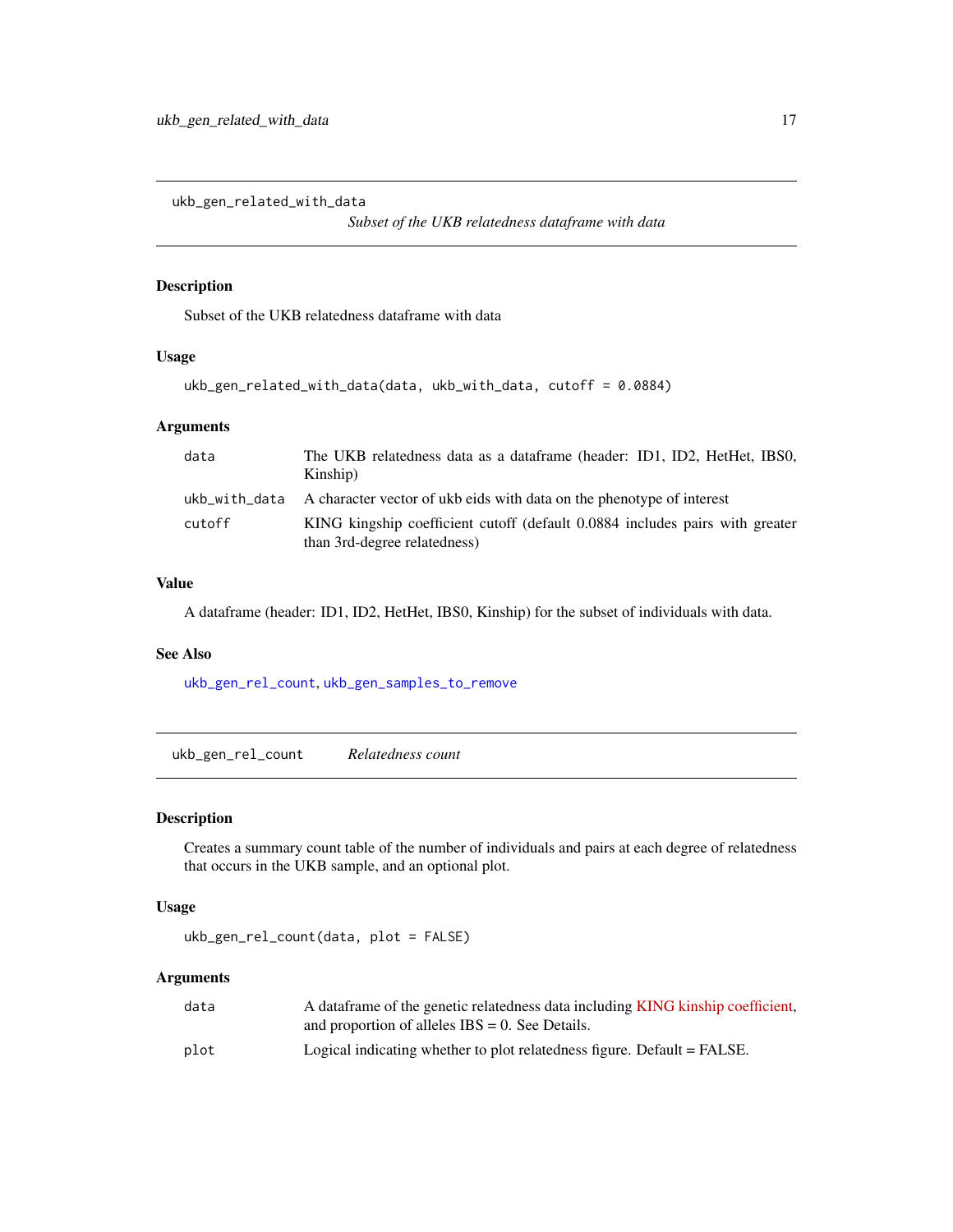#### <span id="page-17-0"></span>Details

Use UKB supplied program 'ukbgene' to retrieve genetic relatedness data file ukbA\_rel\_sP.txt. See [UKB Resource 664.](http://biobank.ctsu.ox.ac.uk/crystal/refer.cgi?id=664) The count and plot include individuals with  $IBS0 \ge 0$ .

# Value

If plot = FALSE (default), a count of individuals and pairs at each level of relatedness. If plot = TRUE, reproduces the scatterplot of genetic relatedness against proportion of SNPs shared IBS=0 (each point representing a pair of related UKB individuals) from the [genotyping and quality](http://www.ukbiobank.ac.uk/wp-content/uploads/2014/04/UKBiobank_genotyping_QC_documentation-web.pdf) [control](http://www.ukbiobank.ac.uk/wp-content/uploads/2014/04/UKBiobank_genotyping_QC_documentation-web.pdf) documentation.

#### See Also

[ukb\\_gen\\_related\\_with\\_data](#page-16-2), [ukb\\_gen\\_samples\\_to\\_remove](#page-17-1)

#### Examples

```
## Not run:
# Use UKB supplied program `ukbgene` to retrieve genetic relatedness file ukbA_rel_sP.txt.
See \href{http://biobank.ctsu.ox.ac.uk/crystal/refer.cgi?id=664}{UKB Resource 664}.
With the whitespace delimited file read into R as e.g. ukb_relatedness,
generate a dataframe of counts or a plot as follows:
```

```
ukb_gen_rel_count(ukb_relatedness)
ukb_gen_rel_count(ukb_relatedness, plot = TRUE)
```
## End(Not run)

<span id="page-17-1"></span>ukb\_gen\_samples\_to\_remove

*Related samples (with data on the variable of interest) to remove*

# Description

There are many ways to remove related individuals from phenotypic data for genetic analyses. You could simply exclude all individuals indicated as having "excess relatedness" and include those "used in pca calculation" (these variables are included in the sample QC data, ukb sqc  $v2.txt$ ) see details. This list is based on the complete dataset, and possibly removes more samples than you need to for your phenotype of interest. Ideally, you want a maximum independent set, i.e., to remove the minimum number of individuals with data on the phenotype of interest, so that no pair exceeds some cutoff for relatedness. ukb\_gen\_samples\_to\_remove returns a list of samples to remove in to achieve a maximal set of unrelateds for a given phenotype.

#### Usage

```
ukb_gen_samples_to_remove(data, ukb_with_data, cutoff = 0.0884)
```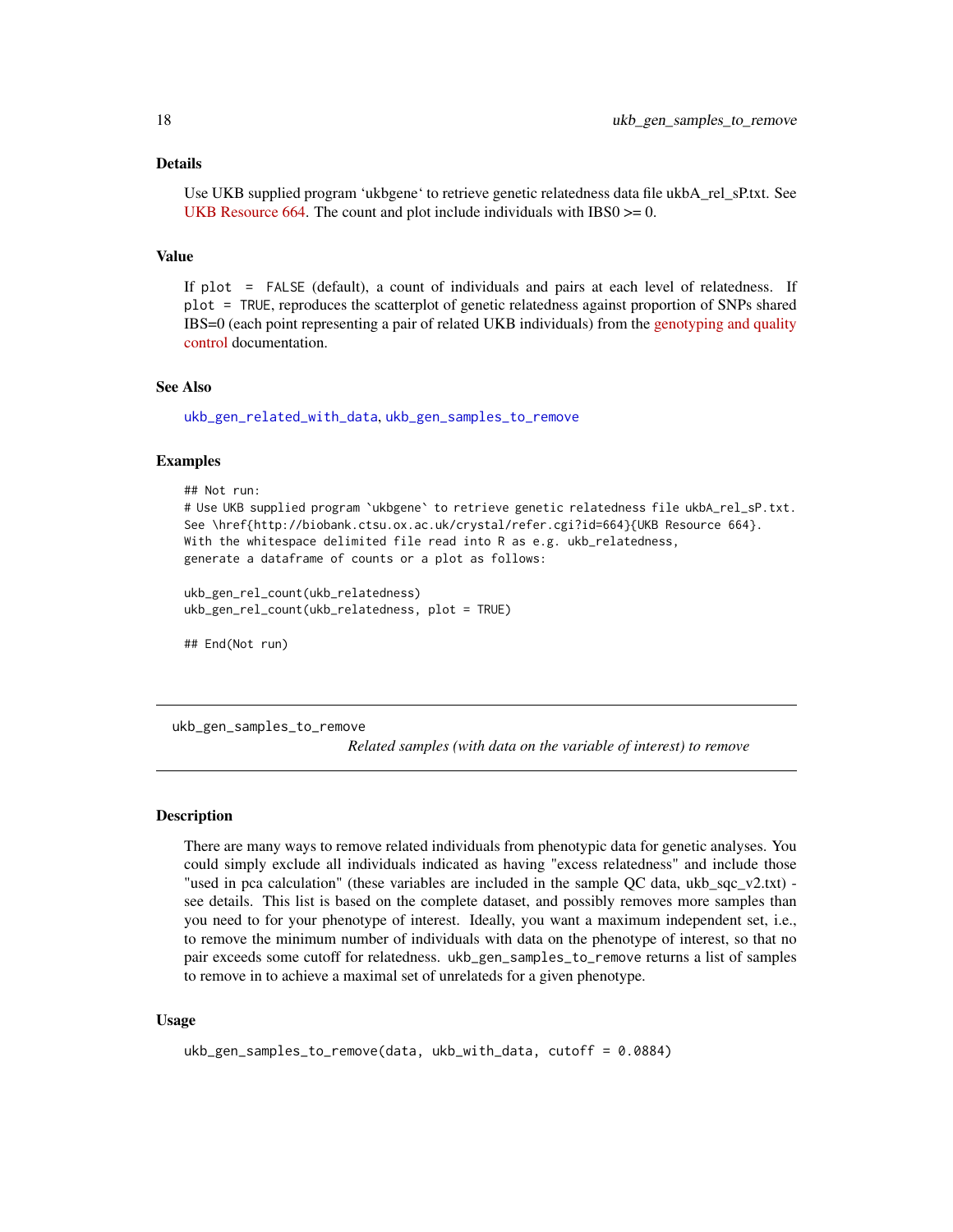#### <span id="page-18-0"></span>**Arguments**

| data   | The UKB relatedness data as a dataframe (header: ID1, ID2, HetHet, IBS0,<br>Kinship)                         |
|--------|--------------------------------------------------------------------------------------------------------------|
|        | ukb with data A character vector of ukb eids with data on the phenotype of interest                          |
| cutoff | KING kingship coefficient cutoff (default 0.0884 includes pairs with greater<br>than 3rd-degree relatedness) |

# Details

Trims down the UKB relatedness data before selecting individuals to exclude, using the algorithm: step 1. remove pairs below KING kinship coefficient 0.0884 (3rd-degree or less related, by default. Can be set with cutoff argument), and any pairs if either member does not have data on the phenotype of interest. The user supplies a vector of samples with data. step 2. count the number of "connections" (or relatives) each participant has and add to "samples to exclude" the individual with the most connections. This is the greedy part of the algorithm. step 3. repeat step 2 till all remaining participants only have 1 connection, then add one random member of each remaining pair to "samples to exclude" (adds all those listed under ID2)

*Another approach from the UKB email distribution list:*

To: UKB-GENETICS@JISCMAIL.AC.UK Date: Wed, 26 Jul 2017 17:06:01 +0100 Subject: A list of unrelated samples

(...) you could use the list of samples which we used to calculate the PCs, which is a (maximal) subset of unrelated participants after applying some QC filtering. Please read supplementary Section S3.3.2 for details. You can find the list of samples using the "used.in.pca.calculation" column in the sample-QC file (ukb sqc  $v2.txt$ ) (...). Note that this set contains diverse ancestries. If you take the intersection with the white British ancestry subset you get ~337,500 unrelated samples.

# Value

An integer vector of UKB IDs to remove.

#### See Also

[ukb\\_gen\\_rel\\_count](#page-16-1), [ukb\\_gen\\_related\\_with\\_data](#page-16-2)

<span id="page-18-1"></span>ukb\_gen\_sqc\_names *Sample QC column names*

#### Description

The UKB sample QC file has no header on it.

#### Usage

```
ukb_gen_sqc_names(data, col_names_only = FALSE)
```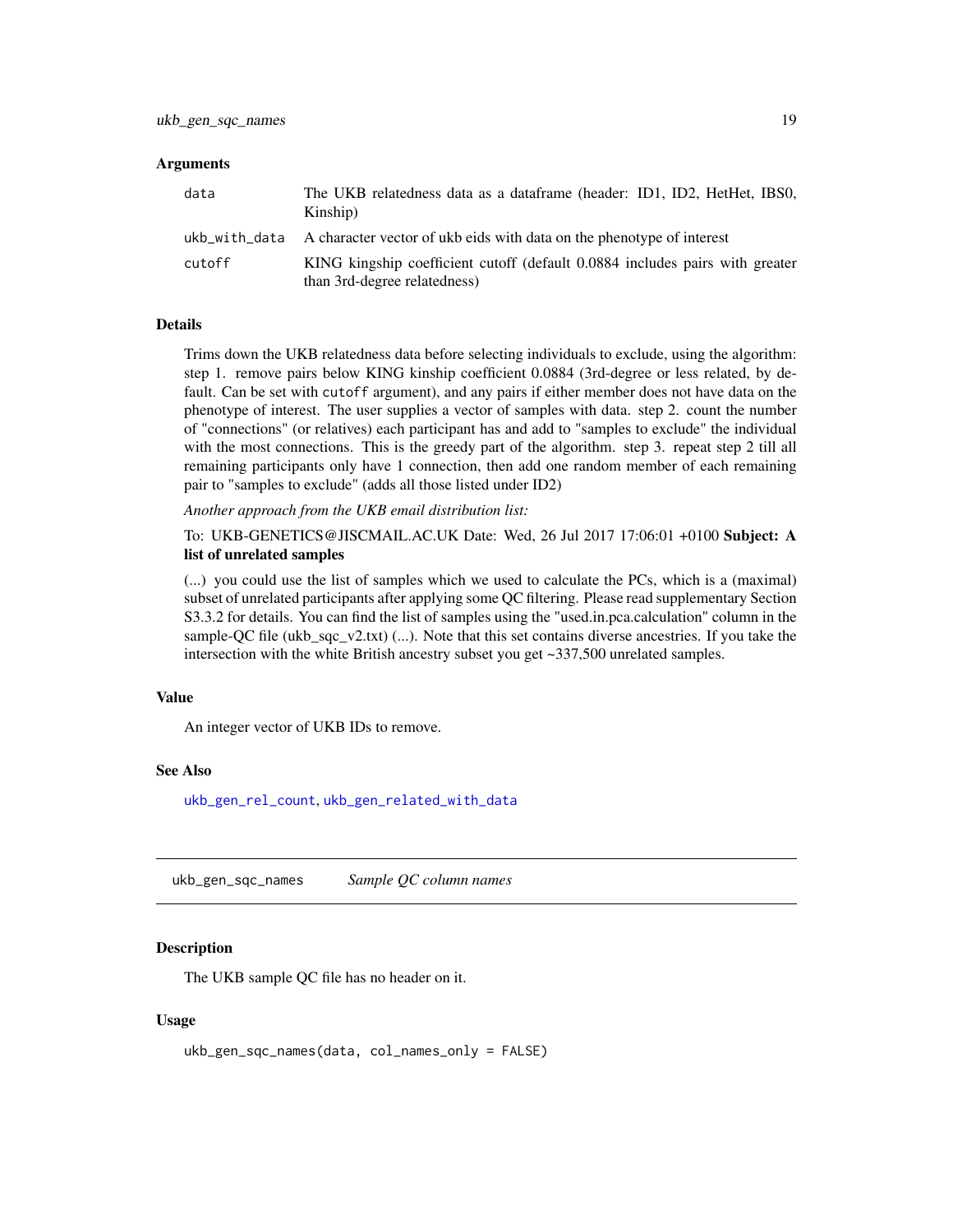#### <span id="page-19-0"></span>**Arguments**

| data | The UKB ukb sqc v2.txt data as dataframe. (Not necessary if column names<br>only are required)                                                                                                                                                                                                                                  |
|------|---------------------------------------------------------------------------------------------------------------------------------------------------------------------------------------------------------------------------------------------------------------------------------------------------------------------------------|
|      | col_names_only If TRUE returns a character vector of column names (data argument not re-<br>quired). Useful if you would like to supply as header when reading in your<br>sample OC data. If FALSE (Default), returns the supplied data frame with col-<br>umn names (Checks number of columns in supplied data. See Details.). |

#### Details

From [UKB Resource 531:](https://biobank.ctsu.ox.ac.uk/crystal/refer.cgi?id=531) There are currently 2 versions of this file (UKB ukb\_sqc\_v2.txt) in circulation. The newer version is described below and contains column headers on the first row. The older (deprecated) version lacks the column headers and has two additional Affymetrix internal values prefixing the columns listed below.

# Value

A sample QC dataframe with column names, or a character vector of column names if col\_names\_only = TRUE.

<span id="page-19-1"></span>ukb\_gen\_write\_bgenie *Writes a BGENIE format phenotype or covariate file.*

#### Description

Writes a space-delimited file with a header, missing character set to "-999", and observations (i.e. UKB subject ids) in sample file order. Use this function to write phenotype and covariate files for downstream genetic analysis in [BGENIE](https://jmarchini.org/bgenie/) - the format is the same.

#### Usage

```
ukb_gen_write_bgenie(x, ukb.sample, ukb.variables, path, ukb.id = "eid",
 na.strings = "-999")
```
# Arguments

| $\mathsf{x}$  | A UKB dataset.                                                                                                         |
|---------------|------------------------------------------------------------------------------------------------------------------------|
| ukb.sample    | A UKB sample file.                                                                                                     |
| ukb.variables | A character vector of either the phenotypes for a BGENIE phenotype file, or<br>covariates for a BGENIE covariate file. |
| path          | A path to a file.                                                                                                      |
| ukb.id        | The eid variable name (default $=$ "eid").                                                                             |
| na.strings    | Character string to be used for missing value in output file. Default = "-999"                                         |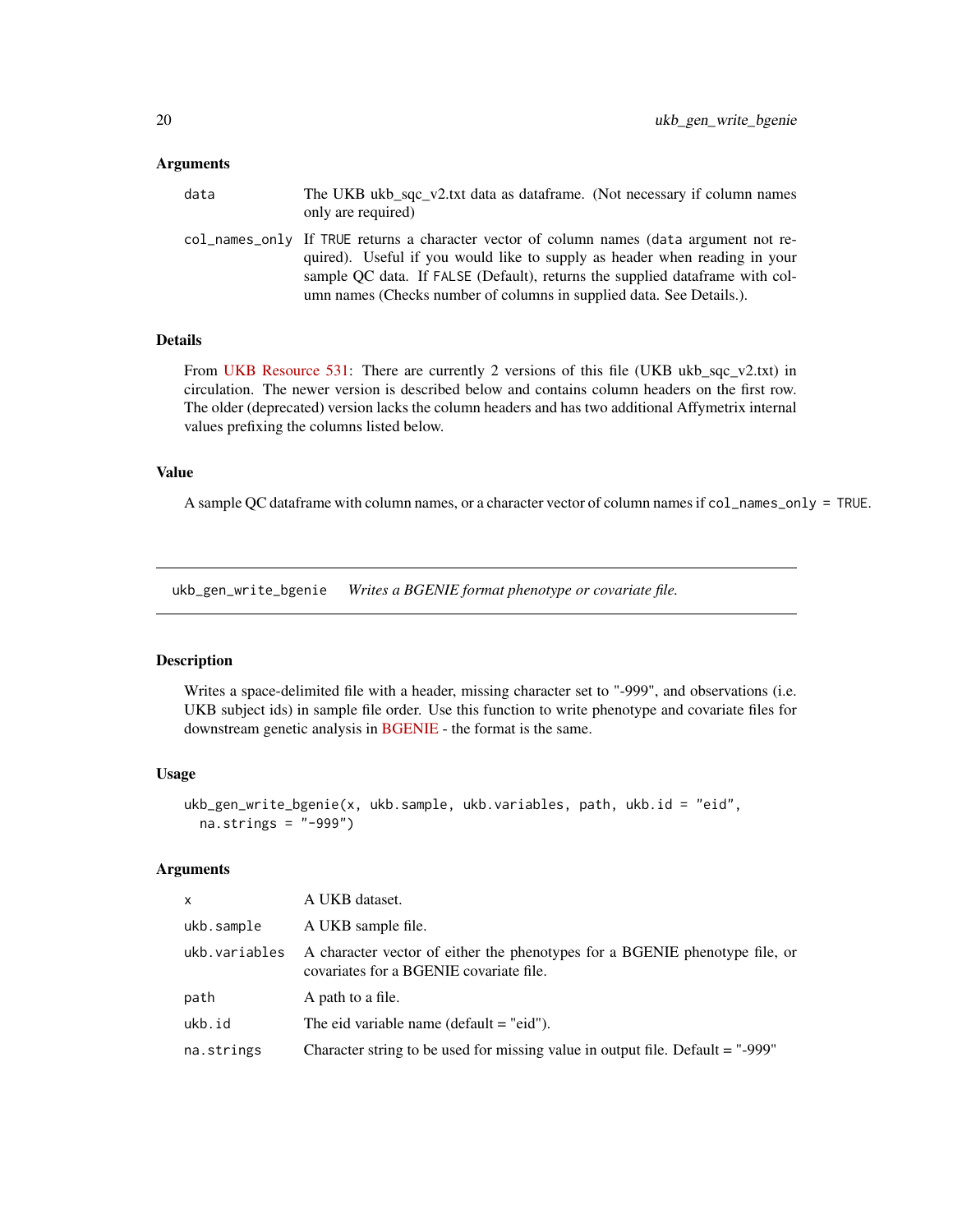# <span id="page-20-0"></span>Details

Uses a dplyr::left\_join to the sample file to match sample file order. Any IDs in the sample file not included in the phenotype or covariate data will be missing for all variables selected. See [BGENIE usage](https://jmarchini.org/bgenie-usage/) for descriptions of the --pheno and --covar flags to read phenotype and covariate data into BGENIE.

#### See Also

[ukb\\_gen\\_read\\_sample](#page-15-1) to read a sample file, [ukb\\_gen\\_excl\\_to\\_na](#page-12-1) to update a phenotype with NAs for samples to-be-excluded based on genetic metadata, and [ukb\\_gen\\_write\\_plink](#page-20-1) to write phenotype and covariate files to PLINK format.

#### Examples

```
## Not run:
```
# Automatically sorts observations to match UKB sample file and writes missing values as -999

```
my_ukb_sample <- ukb_gen_read_sample("ukb.sample")
```

```
ukb_gen_write_bgenie(
   my_ukb_data,
   ukb.sample = my_ukb_sample,
   ukb.variables = c("height", "weight", "iq")
   path = "my_ukb_bgenie.pheno",
)
ukb_gen_write_bgenie(
   my_ukb_data,
   ukb.sample = my_ukb_sample,
   ukb.variables = c("age", "socioeconomic_status", "genetic_pcs")
   path = "my_ukb_bgenie.cov",
\mathcal{L}## End(Not run)
```
<span id="page-20-1"></span>ukb\_gen\_write\_plink *Writes a PLINK format phenotype or covariate file*

# Description

This function writes a space-delimited file with header, with the obligatory first two columns FID and IID. Use this function to write phenotype and covariate files for downstream genetic analysis in [plink](https://www.cog-genomics.org/plink2) - the format is the same.

#### Usage

```
ukb_gen_write_plink(x, path, ukb.variables, ukb.id = "eid",
 na.strings = "NA")
```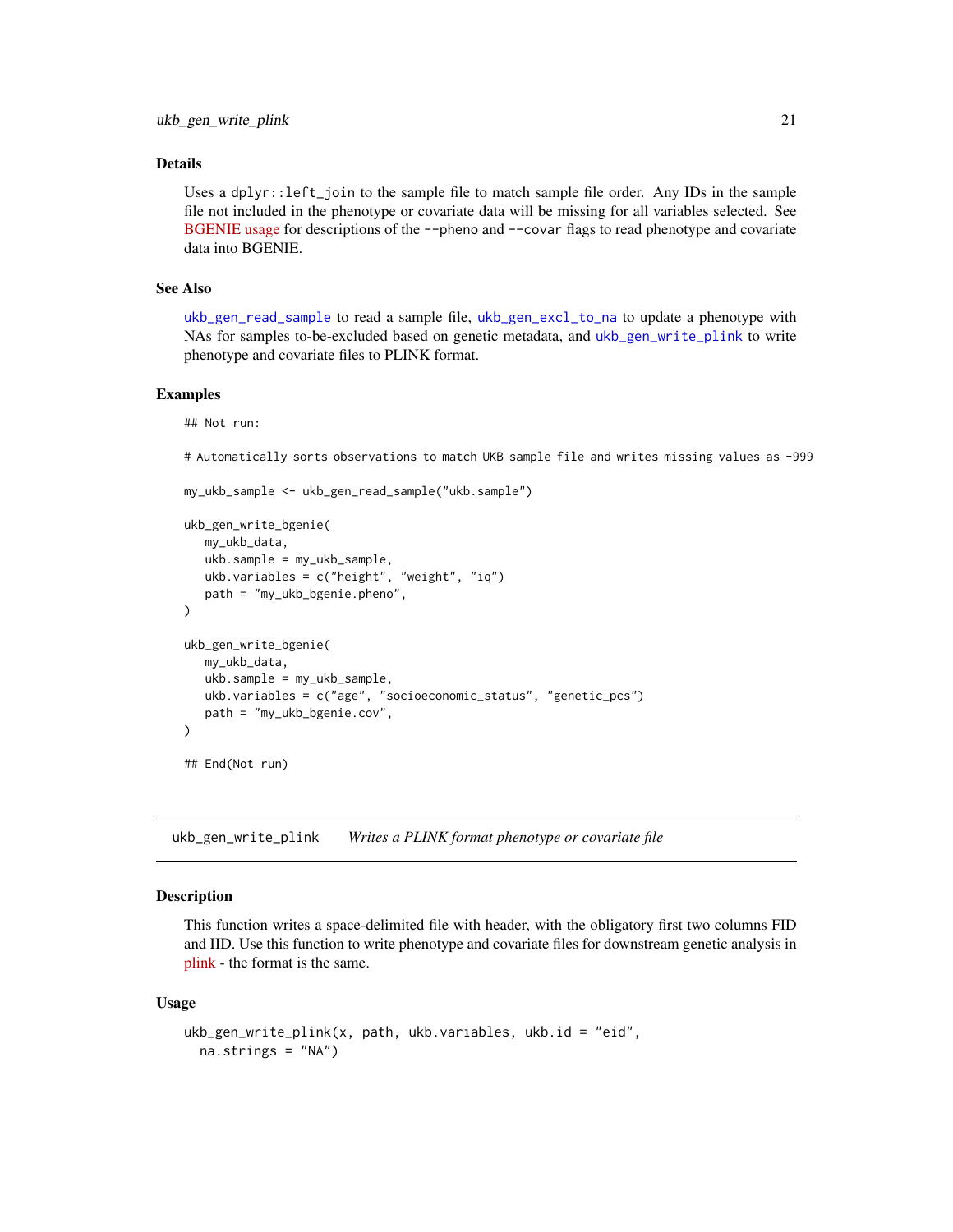#### <span id="page-21-0"></span>Arguments

| X.            | A UKB dataset.                                                                                                         |
|---------------|------------------------------------------------------------------------------------------------------------------------|
| path          | A path to a file.                                                                                                      |
| ukb.variables | A character vector of either the phenotypes for a PLINK phenotype file, or co-<br>variates for a PLINK covariate file. |
| ukb.id        | The id variable name (default $=$ "eid").                                                                              |
| na.strings    | String used for missing values. Defaults to NA.                                                                        |

# Details

The function writes the id variable in your dataset to the first two columns of the output file with the names FID and IID - you do not need to have two id columns in the data.frame passed to the argument x. Use the --pheno-name and --covar-name PLINK flags to select columns by name. See the PLINK documentation for the --pheno, --mpheno, --pheno-name, and --covar, --covar-name, --covar-number flags.

# See Also

[ukb\\_gen\\_read\\_sample](#page-15-1) to read a sample file, and [ukb\\_gen\\_write\\_bgenie](#page-19-1) to write phenotype and covariate files to BGENIE format.

# Examples

## Not run:

```
# Automatically inserts FID IID columns required by PLINK
ukb_gen_write_plink(
   my_ukb_data,
   path = "my_ukb_plink.pheno",
   ukb.variables = c("height", "weight", "iq")
\mathcal{L}ukb_gen_write_plink(
   my_ukb_data,
   path = "my_ukb_plink.cov",
   ukb.variables = c("age", "socioeconomic_status", "genetic_pcs")
\lambda## End(Not run)
```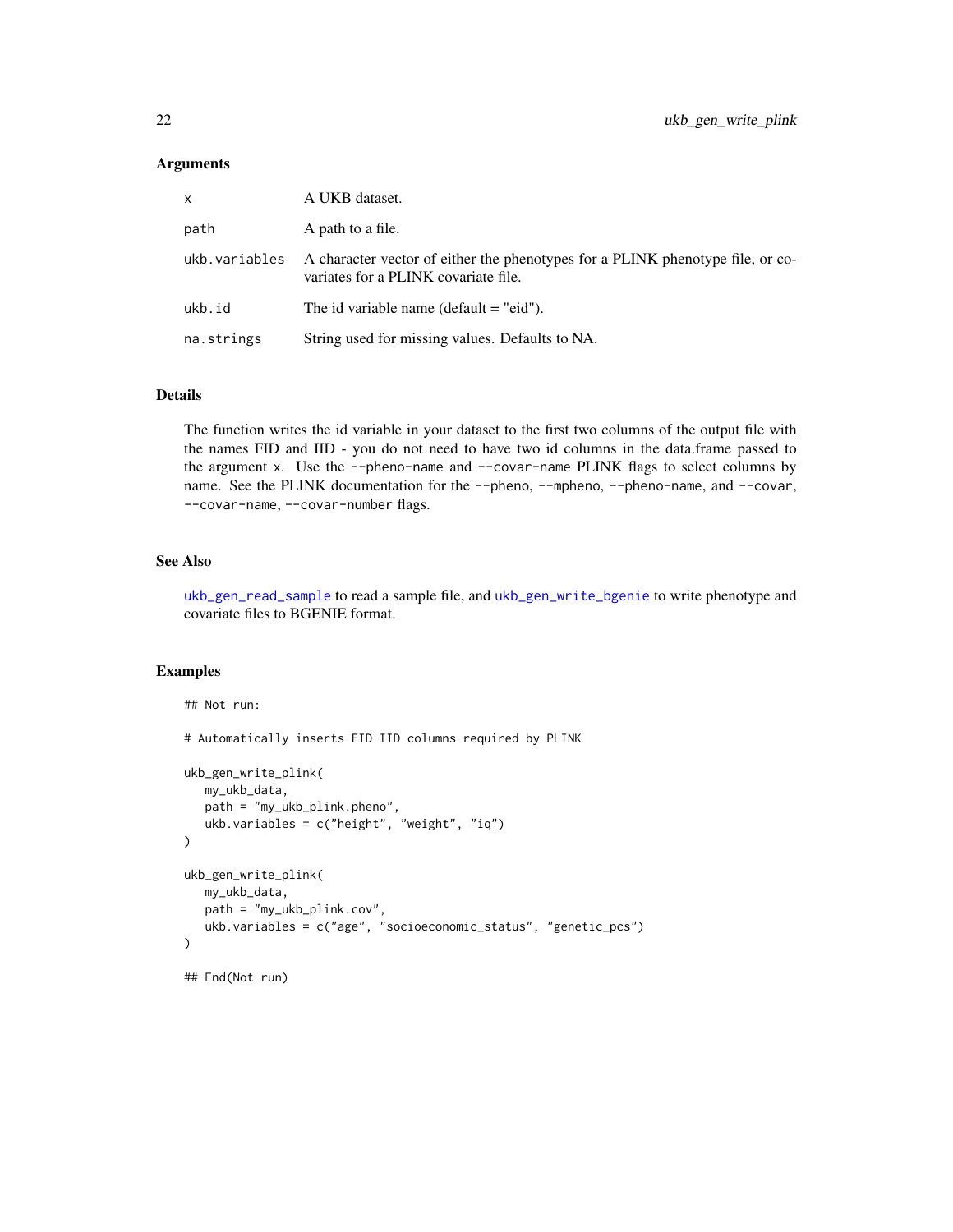<span id="page-22-2"></span><span id="page-22-0"></span>ukb\_gen\_write\_plink\_excl

*Writes a PLINK format file for combined exclusions*

#### Description

Defunct. See help("ukb\_defunct"). Writes a combined exclusions file including UKB recommended exclusions, heterozygosity exclusions (+/- 3\*sd from mean), genetic ethnicity exclusions (based on the UKB genetic ethnic grouping variable, field 1002), and relatedness exclusions (a randomly-selected member of each related pair). For exclusion of individuals from a genetic analysis, the PLINK flag --remove accepts a space/tab-delimited text file with family IDs in the first column and within-family IDs in the second column (i.e., FID IID), without a header.

#### Usage

ukb\_gen\_write\_plink\_excl(path)

#### Arguments

path A path to a file.

# See Also

[ukb\\_gen\\_meta](#page-13-1), [ukb\\_gen\\_pcs](#page-14-2) which retrieve variables to be included in a covariate file. [ukb\\_gen\\_excl\\_to\\_na](#page-12-1) to update a phenotype with NAs for samples to-be-excluded based on genetic metadata, and [ukb\\_gen\\_write\\_plink](#page-20-1) and [ukb\\_gen\\_write\\_bgenie](#page-19-1)

#### Examples

```
## Not run:
# Supply name of a file to write PLINK format combined exclusions
ukb_gen_write_plink_excl("combined_exclusions.txt")
```
## End(Not run)

<span id="page-22-1"></span>ukb\_icd\_code\_meaning *Retrieves description for a ICD code.*

#### Description

Retrieves description for a ICD code.

#### Usage

```
ukb_icd_code_meaning(icd.code, icd.version = 10)
```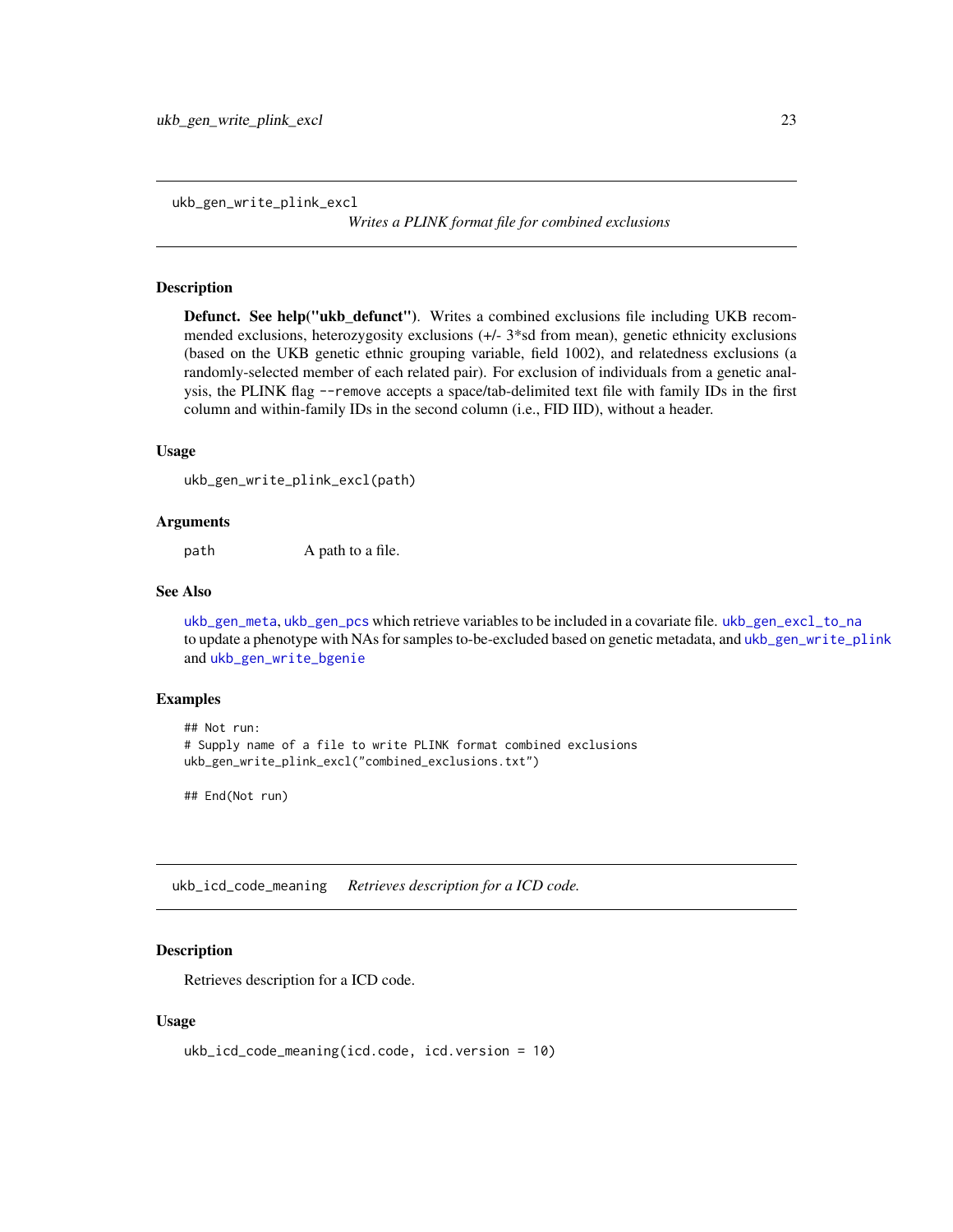# <span id="page-23-0"></span>Arguments

| icd.code    | The ICD diagnosis code to be looked up.        |
|-------------|------------------------------------------------|
| icd.version | The ICD version (or revision) number, 9 or 10. |

# See Also

[ukb\\_icd\\_diagnosis](#page-23-1), [ukb\\_icd\\_keyword](#page-25-1), [ukb\\_icd\\_prevalence](#page-25-2)

### Examples

ukb\_icd\_code\_meaning(icd.code = "I74", icd.version = 10)

<span id="page-23-1"></span>ukb\_icd\_diagnosis *Retrieves diagnoses for an individual.*

# Description

Retrieves diagnoses for an individual.

# Usage

```
ukb_icd_diagnosis(data, id, icd.version = NULL)
```
# Arguments

| data        | A UKB dataset (or subset) created with ukb_df.               |
|-------------|--------------------------------------------------------------|
| id          | An individual's id, i.e., their unique eid reference number. |
| icd.version | The ICD version (or revision) number, 9 or 10.               |

#### See Also

[ukb\\_df](#page-7-1), [ukb\\_icd\\_code\\_meaning](#page-22-1), [ukb\\_icd\\_keyword](#page-25-1), [ukb\\_icd\\_prevalence](#page-25-2)

# Examples

```
## Not run:
ukb_icd_diagnosis(my_ukb_data, id = "123456", icd.version = 10)
```
## End(Not run)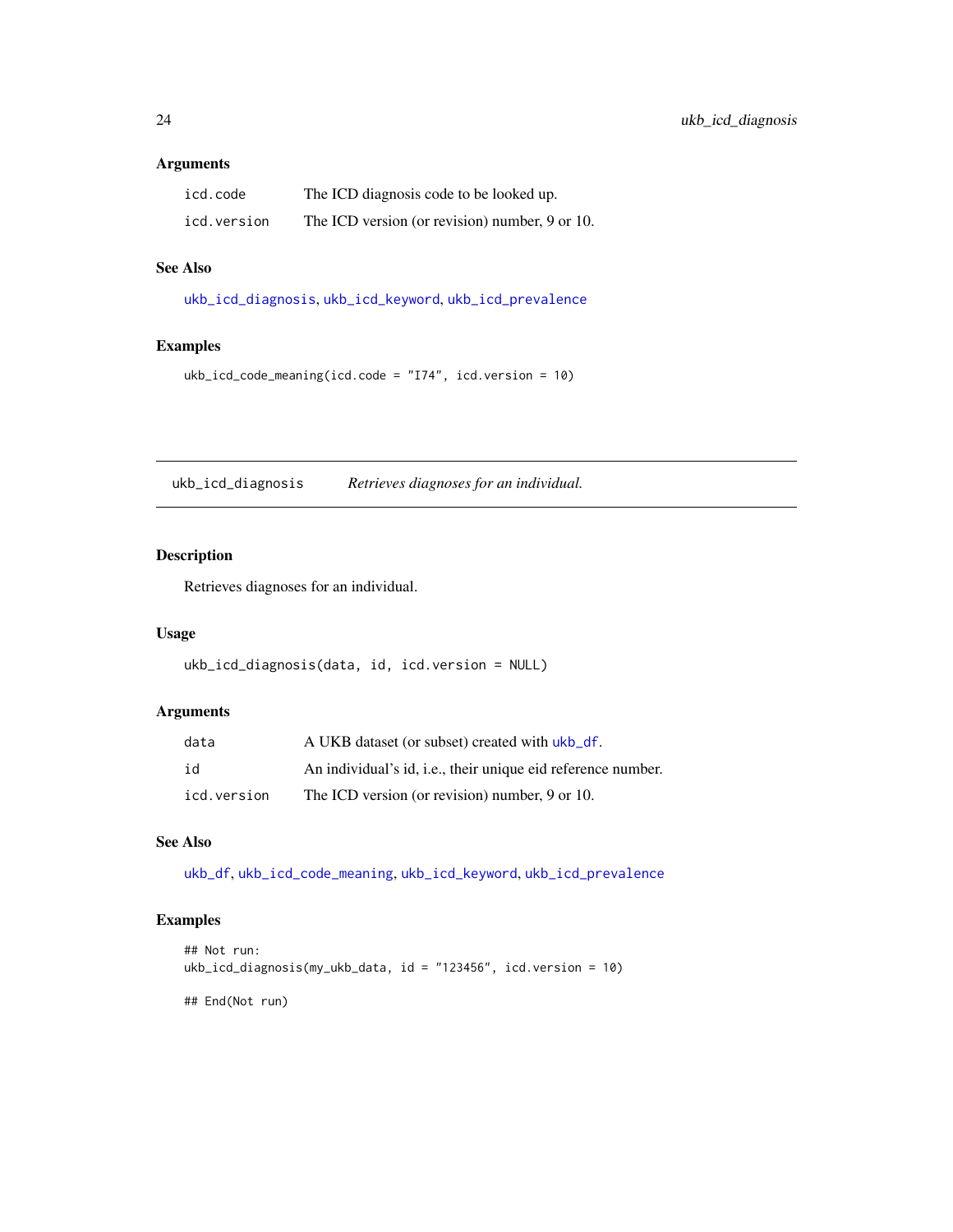<span id="page-24-1"></span><span id="page-24-0"></span>

Produces either a dataframe of diagnosis frequencies or a plot. For a quantitative reference variable (e.g. BMI), the plot shows frequency of diagnosis within each group (deciles of the reference variable by default) at the (max - min) / 2 for each group.

#### Usage

```
ukb_icd_freq_by(data, reference.var, n.groups = 10,
  icd.code = c("^(I2[0-5])", "^(I6[0-9])","^(J09|J1[0-9]|J2[0-2]|P23|U04)"),
  icd.labels = c("coronary artery disease", "cerebrovascular disease",
  "lower respiratory tract infection"), plot.title = ",
  legend.col = 1, legend.pos = "right", icd.version = 10,
  freq.plot = FALSE, reference.lab = "Reference variable",
  freq.lab = "UKB disease frequency")
```
# Arguments

| data          | A UKB dataset (or subset) created with ukb_df.                                                                                                                                                                                                                                                                                                                                                                                                                                   |
|---------------|----------------------------------------------------------------------------------------------------------------------------------------------------------------------------------------------------------------------------------------------------------------------------------------------------------------------------------------------------------------------------------------------------------------------------------------------------------------------------------|
| reference.var | UKB ICD frequencies will be calculated by levels of this variable. If continu-<br>ous, by default it is cut into 10 intervals of approximately equal size (set with<br>n.groups).                                                                                                                                                                                                                                                                                                |
| n.groups      | Number of approximately equal-sized groups to split a continuous variable into.                                                                                                                                                                                                                                                                                                                                                                                                  |
| icd.code      | ICD disease code(s) e.g. "I74". Use a regular expression to specify a broader<br>set of diagnoses, e.g. "I" captures all Diseases of the circulatory system, I00-<br>199, "ClD[0-4]." captures all Neoplasms, C00-D49. Default is the WHO top<br>3 causes of death globally in 2015, see http://www.who.int/healthinfo/<br>global_burden_disease/GlobalCOD_method_2000_2015.pdf?ua=1. Note.<br>If you specify 'icd.codes', you must supply corresponding labels to 'icd.labels'. |
| icd.labels    | Character vector of ICD labels for the plot legend. Default $= V1$ to VN.                                                                                                                                                                                                                                                                                                                                                                                                        |
| plot.title    | Title for the plot. Default describes the default icd.codes, WHO top 6 cause of<br>death 2015.                                                                                                                                                                                                                                                                                                                                                                                   |
| legend.col    | Number of columns for the legend. (Default = 1).                                                                                                                                                                                                                                                                                                                                                                                                                                 |
| legend.pos    | Legend position, $default = "right".$                                                                                                                                                                                                                                                                                                                                                                                                                                            |
| icd.version   | The ICD version (or revision) number, 9 or 10.                                                                                                                                                                                                                                                                                                                                                                                                                                   |
| freq.plot     | If TRUE returns a plot of ICD diagnosis by target variable. If FALSE (default)<br>returns a dataframe.                                                                                                                                                                                                                                                                                                                                                                           |
| reference.lab | An x-axis title for the reference variable.                                                                                                                                                                                                                                                                                                                                                                                                                                      |
| freq.lab      | A y-axis title for disease frequency.                                                                                                                                                                                                                                                                                                                                                                                                                                            |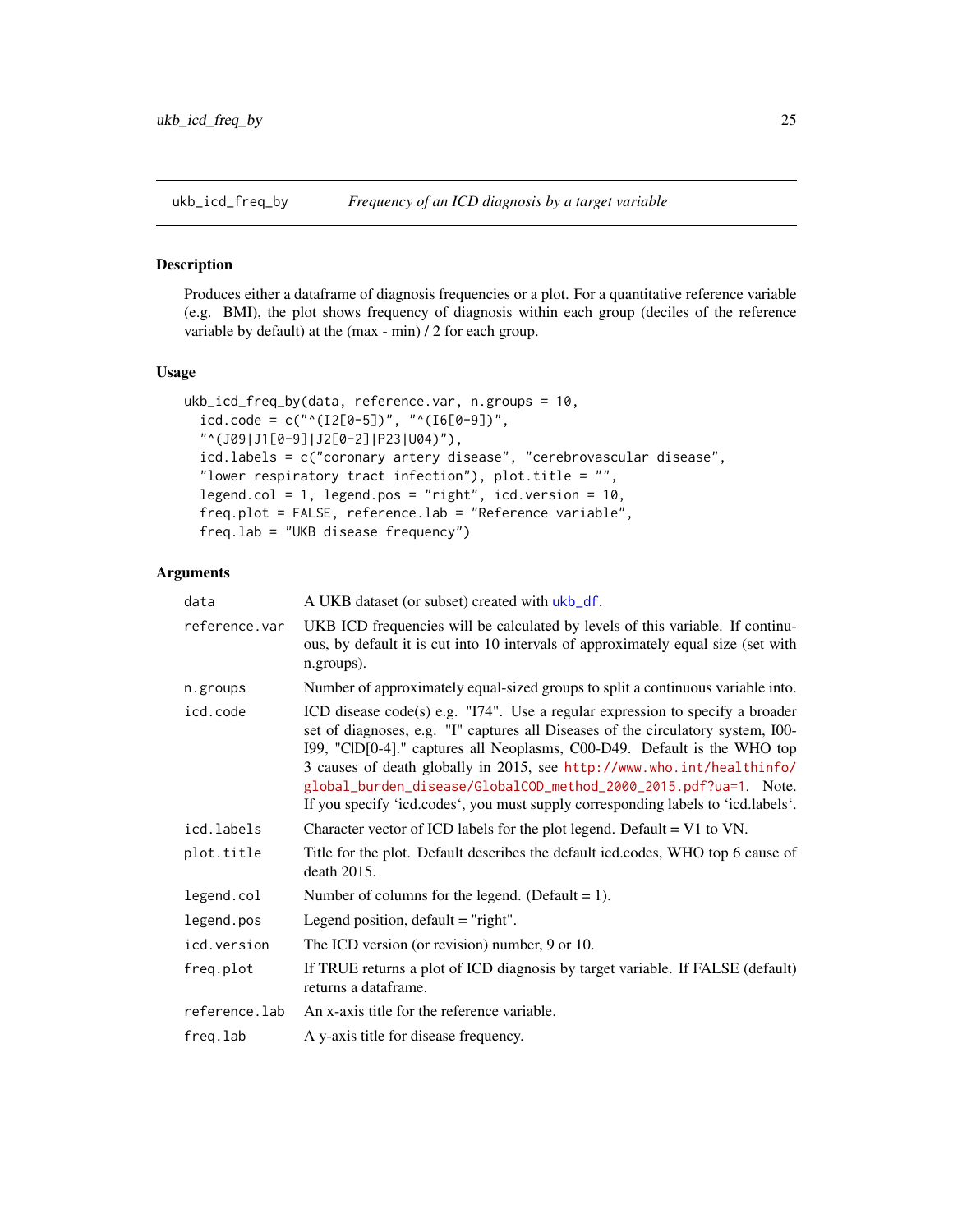<span id="page-25-1"></span><span id="page-25-0"></span>

Returns a dataframe of ICD code and descriptions for all entries including any supplied keyword.

# Usage

```
ukb_icd_keyword(description, icd.version = 10, ignore.case = TRUE)
```
# Arguments

| description | A character vector of one or more keywords to be looked up in the ICD descrip- |
|-------------|--------------------------------------------------------------------------------|
|             | tions, e.g., "cardio", c("cardio", "lymphoma"). Each keyword can be a regular  |
|             | expression, e.g. $"lymph*".$                                                   |
| icd.version | The ICD version (or revision) number, 9 or 10. Default = 10.                   |
| ignore.case | If 'TRUE' (default), case is ignored during matching; if 'FALSE', the matching |
|             | is case sensitive.                                                             |

# See Also

[ukb\\_icd\\_diagnosis](#page-23-1), [ukb\\_icd\\_code\\_meaning](#page-22-1), [ukb\\_icd\\_prevalence](#page-25-2)

# Examples

```
ukb_icd_keyword("cardio", icd.version = 10)
```
<span id="page-25-2"></span>ukb\_icd\_prevalence *Returns the prevalence for an ICD diagnosis*

#### Description

Returns the prevalence for an ICD diagnosis

#### Usage

```
ukb_icd_prevalence(data, icd.code, icd.version = 10)
```
#### Arguments

| data        | A UKB dataset (or subset) created with ukb_df.                                                                                                                                                                        |
|-------------|-----------------------------------------------------------------------------------------------------------------------------------------------------------------------------------------------------------------------|
| icd.code    | An ICD disease code e.g. "I74". Use a regular expression to specify a broader<br>set of diagnoses, e.g. "I" captures all Diseases of the circulatory system, 100-199,<br>"CID[0-4]." captures all Neoplasms, C00-D49. |
| icd.version | The ICD version (or revision) number, 9 or 10. Default = 10.                                                                                                                                                          |
|             |                                                                                                                                                                                                                       |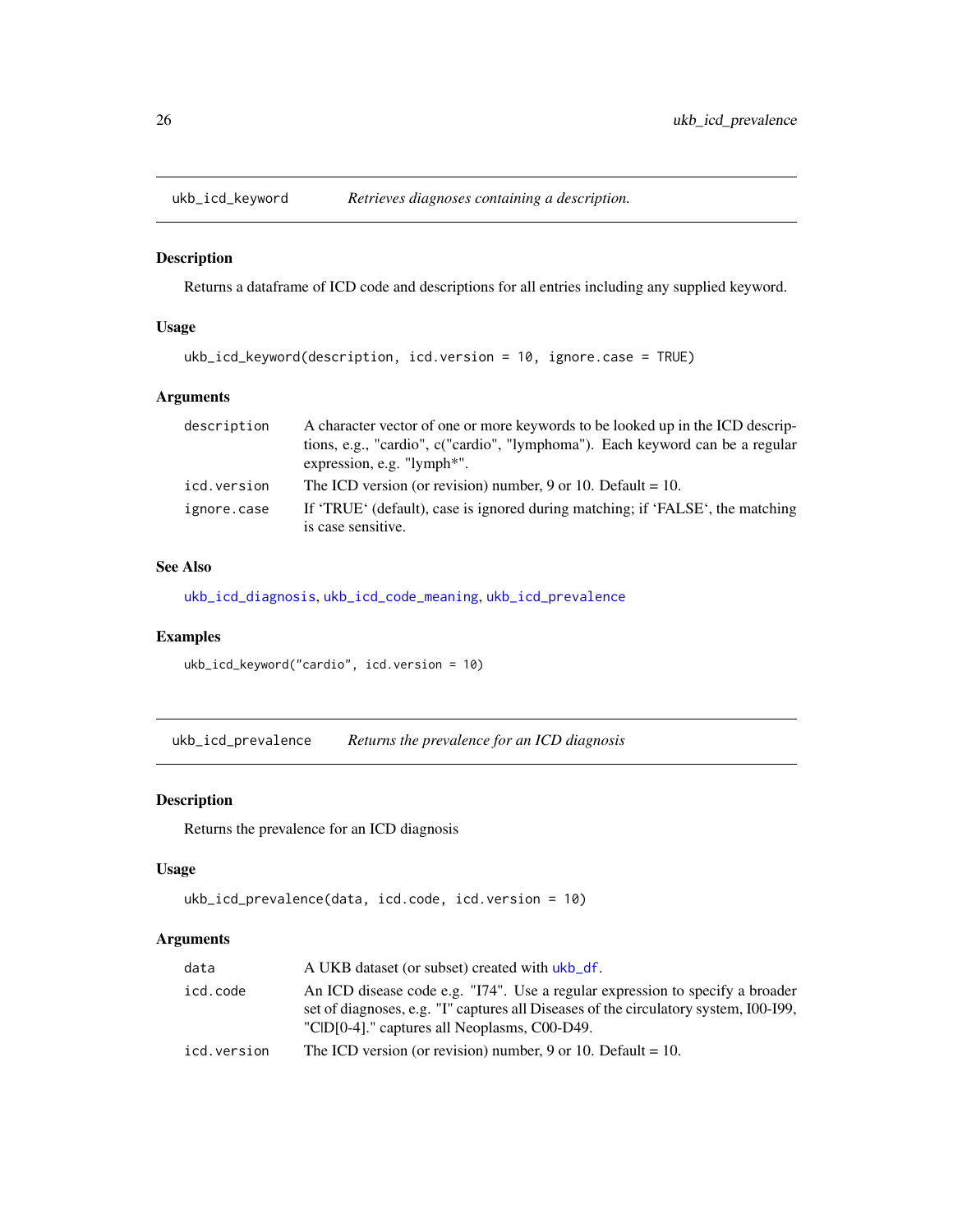# <span id="page-26-0"></span>ukb\_icd\_prevalence 27

# See Also

[ukb\\_icd\\_diagnosis](#page-23-1), [ukb\\_icd\\_code\\_meaning](#page-22-1), [ukb\\_icd\\_keyword](#page-25-1)

# Examples

## Not run: # ICD-10 code I74, Arterial embolism and thrombosis ukb\_icd\_prevalence(my\_ukb\_data, icd.code = "I74")

# ICD-10 chapter 9, disease block I00I99, Diseases of the circulatory system ukb\_icd\_prevalence(my\_ukb\_data, icd.code = "I")

```
# ICD-10 chapter 2, C00-D49, Neoplasms
ukb_icd_prevalence(my_ukb_data, icd.code = "C|D[0-4].")
```
## End(Not run)